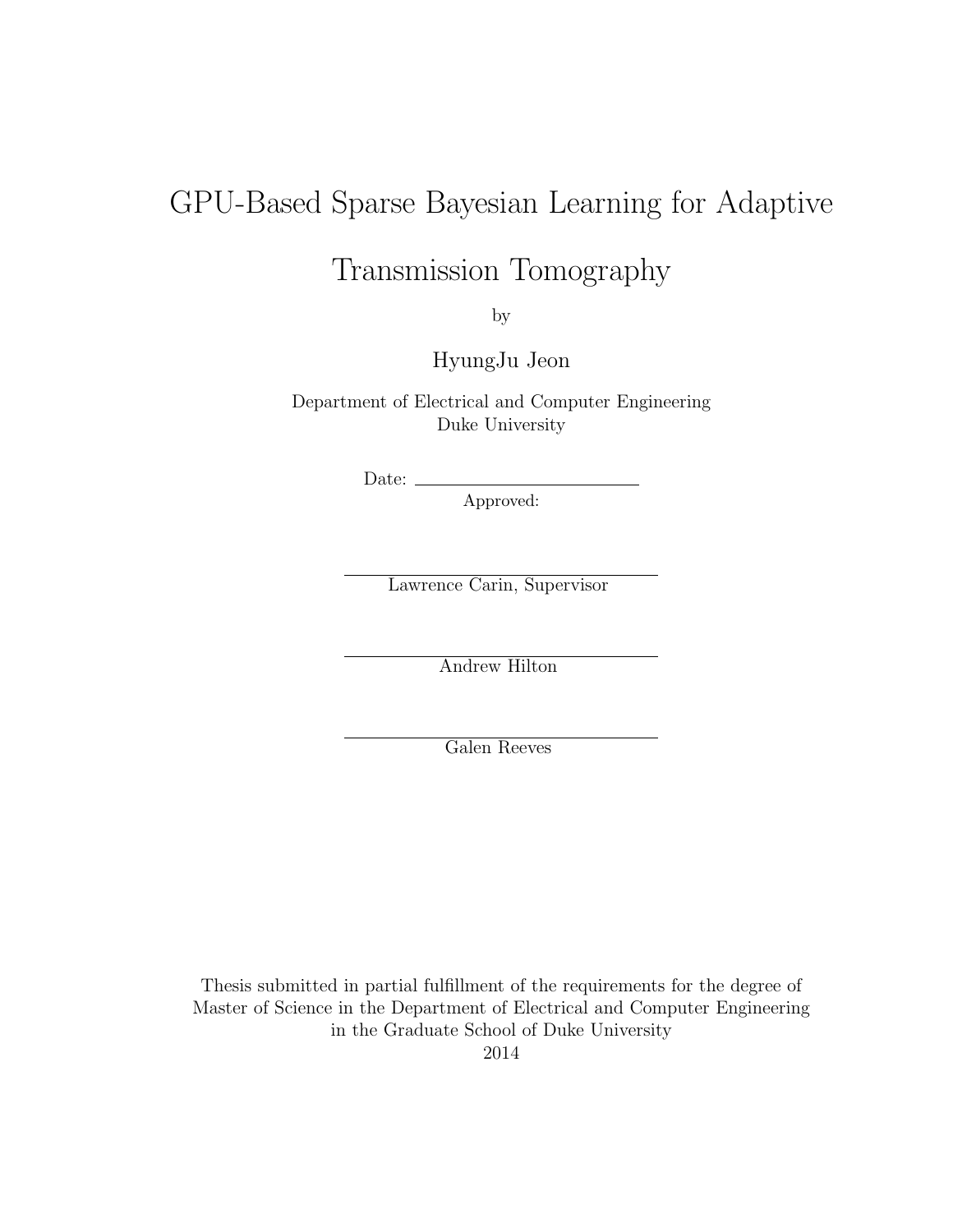#### **ABSTRACT**

### GPU-Based Sparse Bayesian Learning for Adaptive Transmission Tomography

by

HyungJu Jeon

Department of Electrical and Computer Engineering Duke University

 ${\it Date:} \begin{tabular}{l} \end{tabular}$ 

Approved:

Lawrence Carin, Supervisor

Andrew Hilton

Galen Reeves

An abstract of a thesis submitted in partial fulfillment of the requirements for the degree of Master of Science in the Department of Electrical and Computer Engineering in the Graduate School of Duke University

2014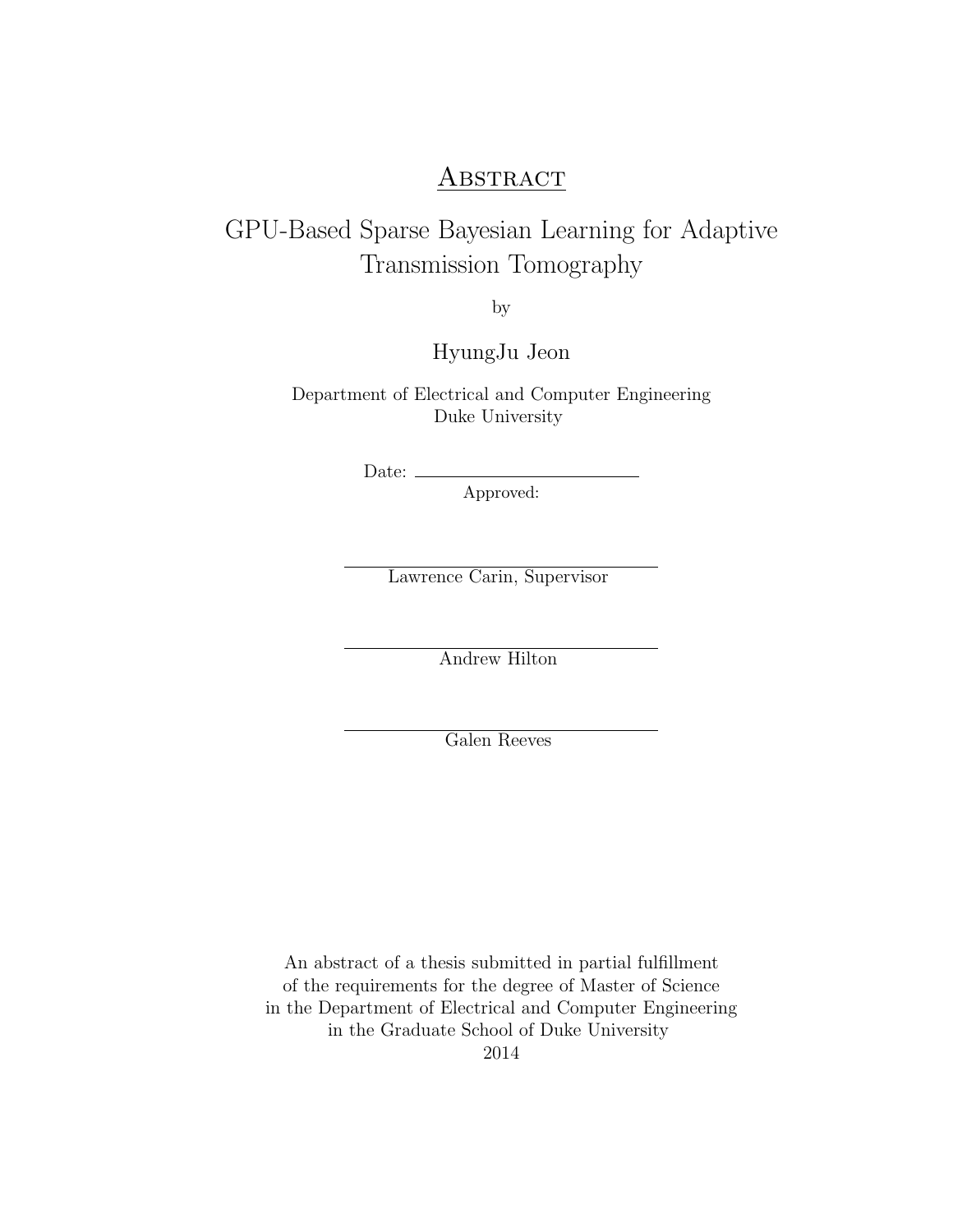Copyright  $\odot$  2014 by HyungJu Jeon All rights reserved except the rights granted by the [Creative Commons Attribution-Noncommercial Licence](http://creativecommons.org/licenses/by-nc/3.0/us/)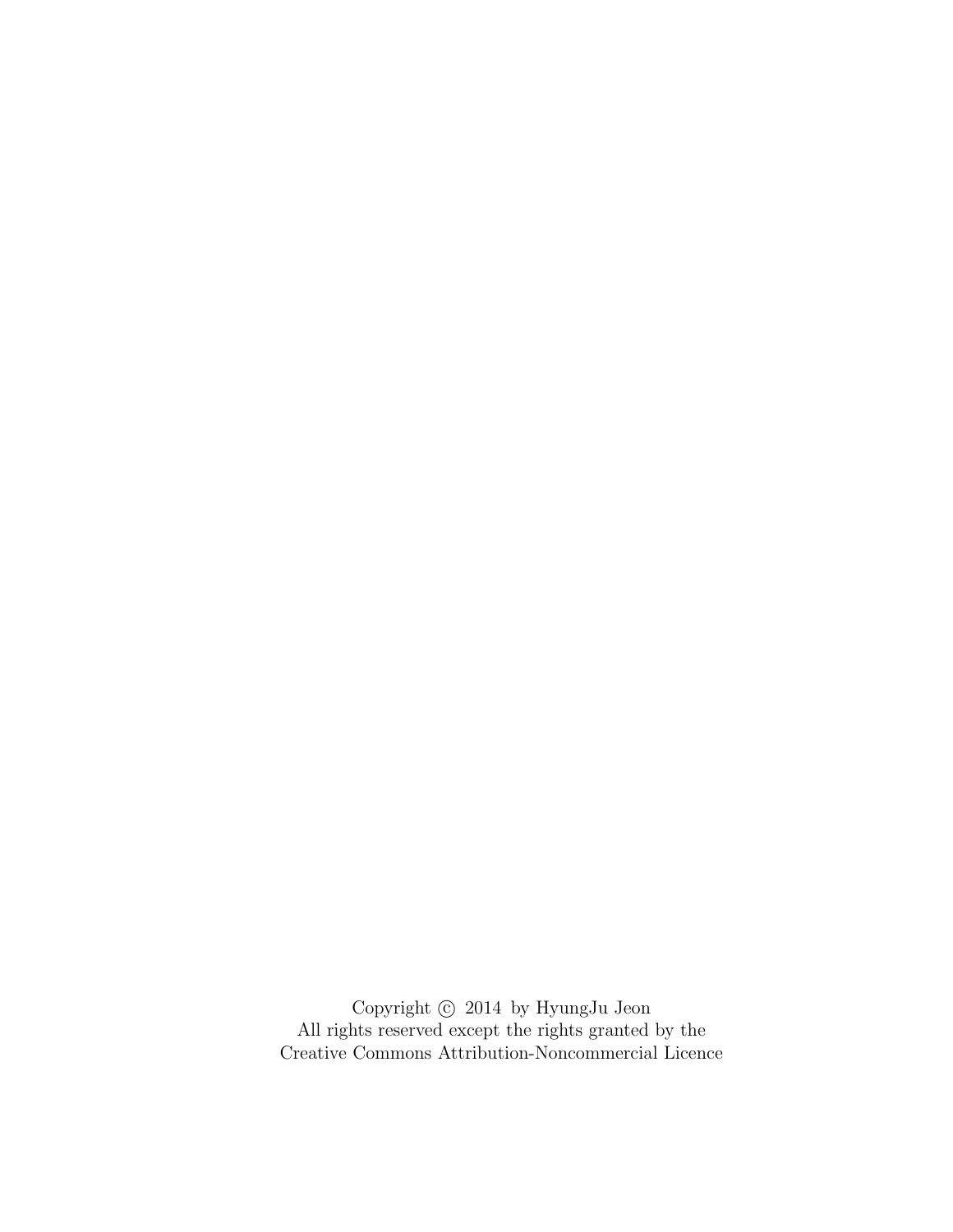## <span id="page-3-0"></span>Abstract

The aim of this thesis is to investigate a GPU-based scalable image reconstruction algorithm for transmission tomography based on a Gaussian noise model for the log transformed and calibrated measurements. The proposed algorithm is based on sparse Bayesian learning (SBL) which promotes sparsity of the imaged object by introducing additional latent variables, one for each pixel/voxel, and learning them from the data using an hierarchical Bayesian model. We address the computational bottleneck of SBL which arises in the computation of posterior variances. Two scalable methods for efficient estimation of variances were studied and tested: the first is based on a matrix probing technique; and the second method is based on a Monte Carlo estimator. Finally, we study adaptive data acquisition methods, where instead of using a standard scan around the object, the source locations are selected based on the learned information from previously available measurements, leading to fewer projections.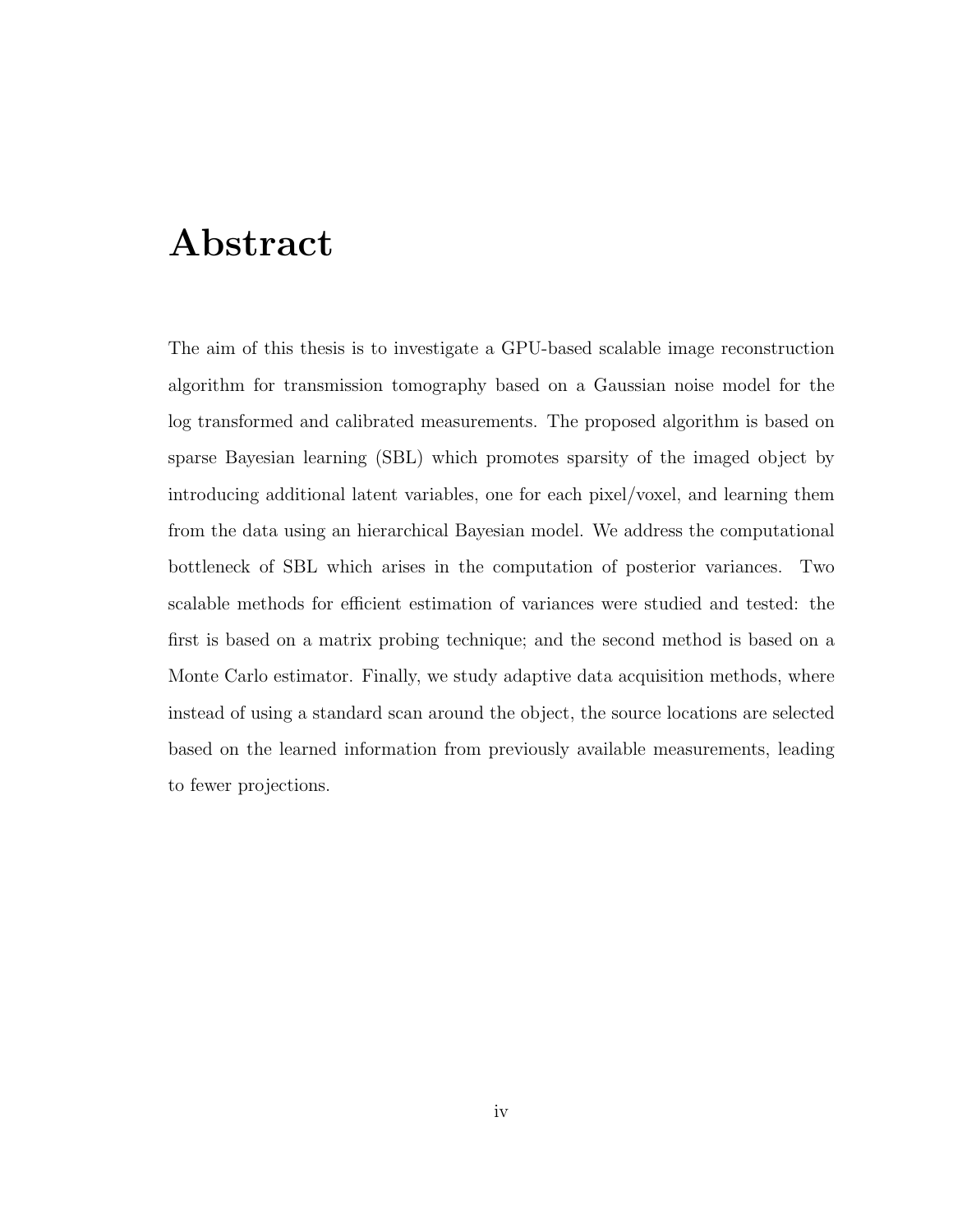## **Contents**

|                | Abstract      |                 |                                           | iv                      |  |  |  |  |
|----------------|---------------|-----------------|-------------------------------------------|-------------------------|--|--|--|--|
|                |               | List of Tables  |                                           | vii                     |  |  |  |  |
|                |               | List of Figures |                                           | viii                    |  |  |  |  |
|                |               |                 | List of Abbreviations and Symbols         | ix                      |  |  |  |  |
| $\mathbf{1}$   | Introduction  |                 |                                           |                         |  |  |  |  |
| $\overline{2}$ |               |                 | <b>Model and Methods</b>                  | $\overline{\mathbf{4}}$ |  |  |  |  |
|                | 2.1           |                 |                                           | $\overline{4}$          |  |  |  |  |
|                |               | 2.1.1           |                                           | $\overline{5}$          |  |  |  |  |
|                |               | 2.1.2           |                                           | 6                       |  |  |  |  |
|                | 2.2           |                 |                                           | 9                       |  |  |  |  |
|                | 2.3           |                 | Estimation of Posterior Covariance Matrix | 10                      |  |  |  |  |
|                |               | 2.3.1           | Diagonal Estimator using low-rank matrix  | 11                      |  |  |  |  |
|                |               | 2.3.2           | Sampling based Monte-Carlo Estimator      | 15                      |  |  |  |  |
|                | 2.4           |                 |                                           | 16                      |  |  |  |  |
| 3              | Results<br>19 |                 |                                           |                         |  |  |  |  |
|                | 3.1           |                 |                                           | 20                      |  |  |  |  |
|                |               | 3.1.1           |                                           | 20                      |  |  |  |  |
|                | 3.2           |                 |                                           | 21                      |  |  |  |  |
|                | 3.3           |                 |                                           | 22                      |  |  |  |  |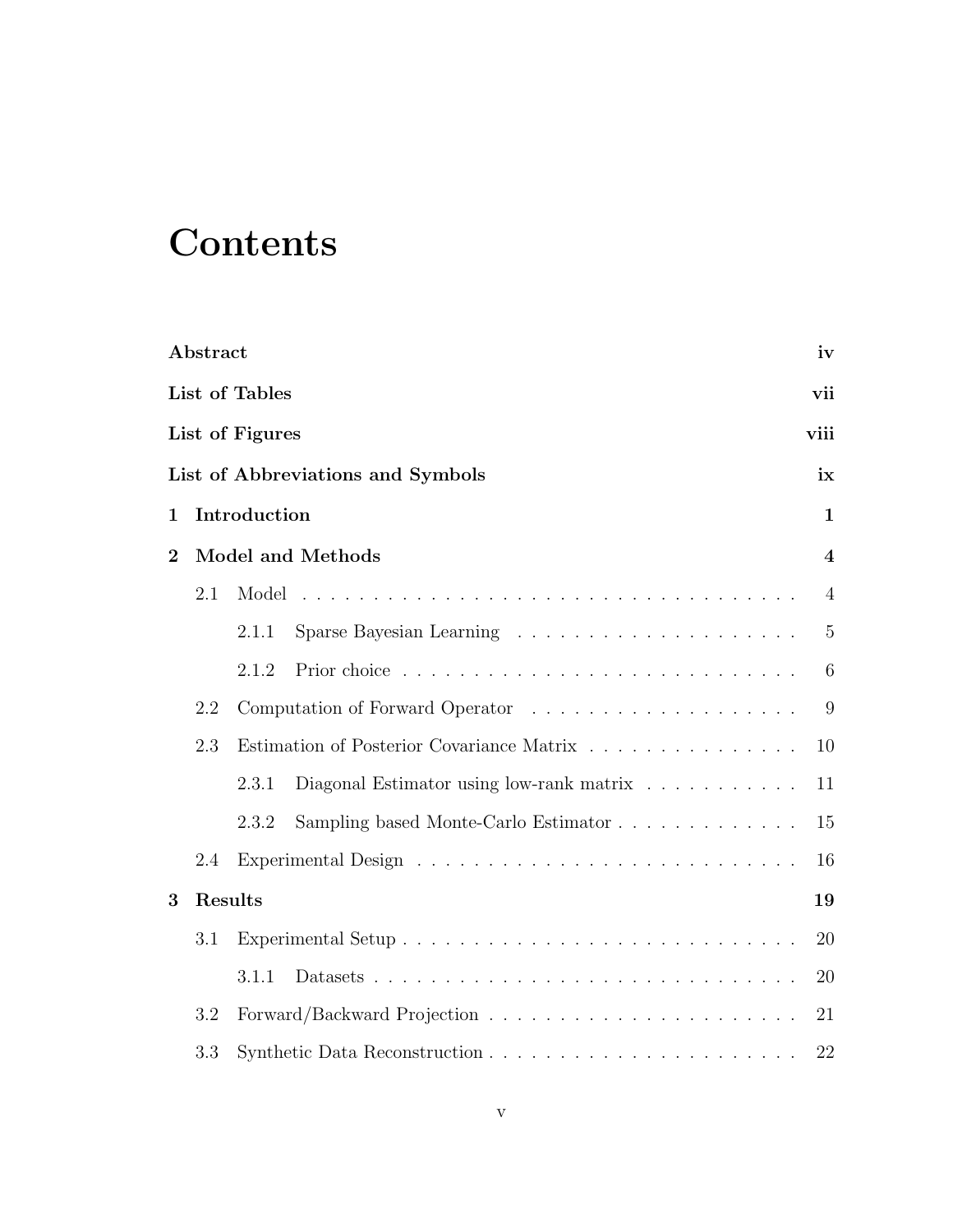| Bibliography |  |  |  |  |  |
|--------------|--|--|--|--|--|
|              |  |  |  |  |  |
|              |  |  |  |  |  |
|              |  |  |  |  |  |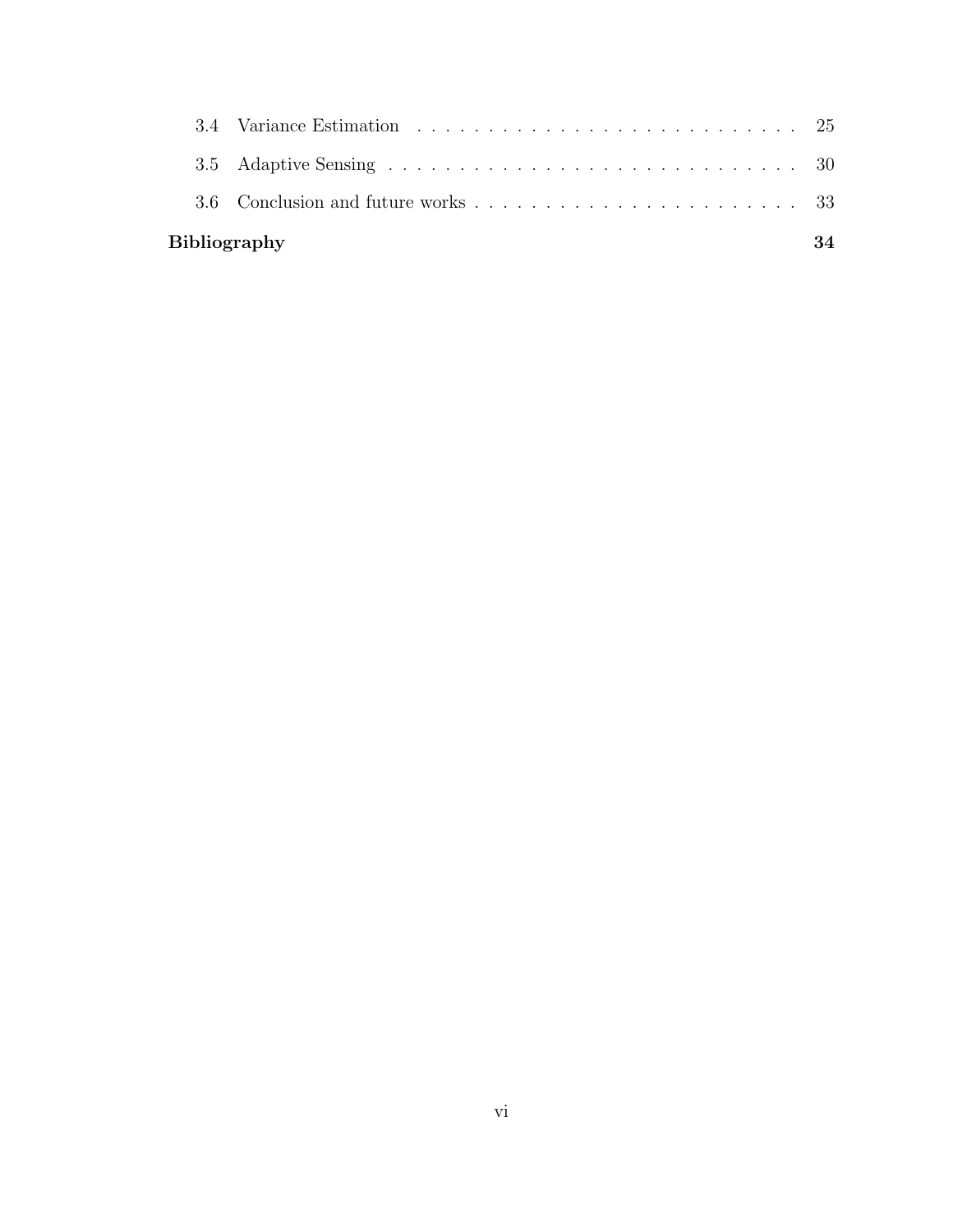## <span id="page-6-0"></span>List of Tables

|  | 3.1 Time required to perform forward/backward operation $\dots \dots$ 21 |  |  |  |  |  |  |
|--|--------------------------------------------------------------------------|--|--|--|--|--|--|
|--|--------------------------------------------------------------------------|--|--|--|--|--|--|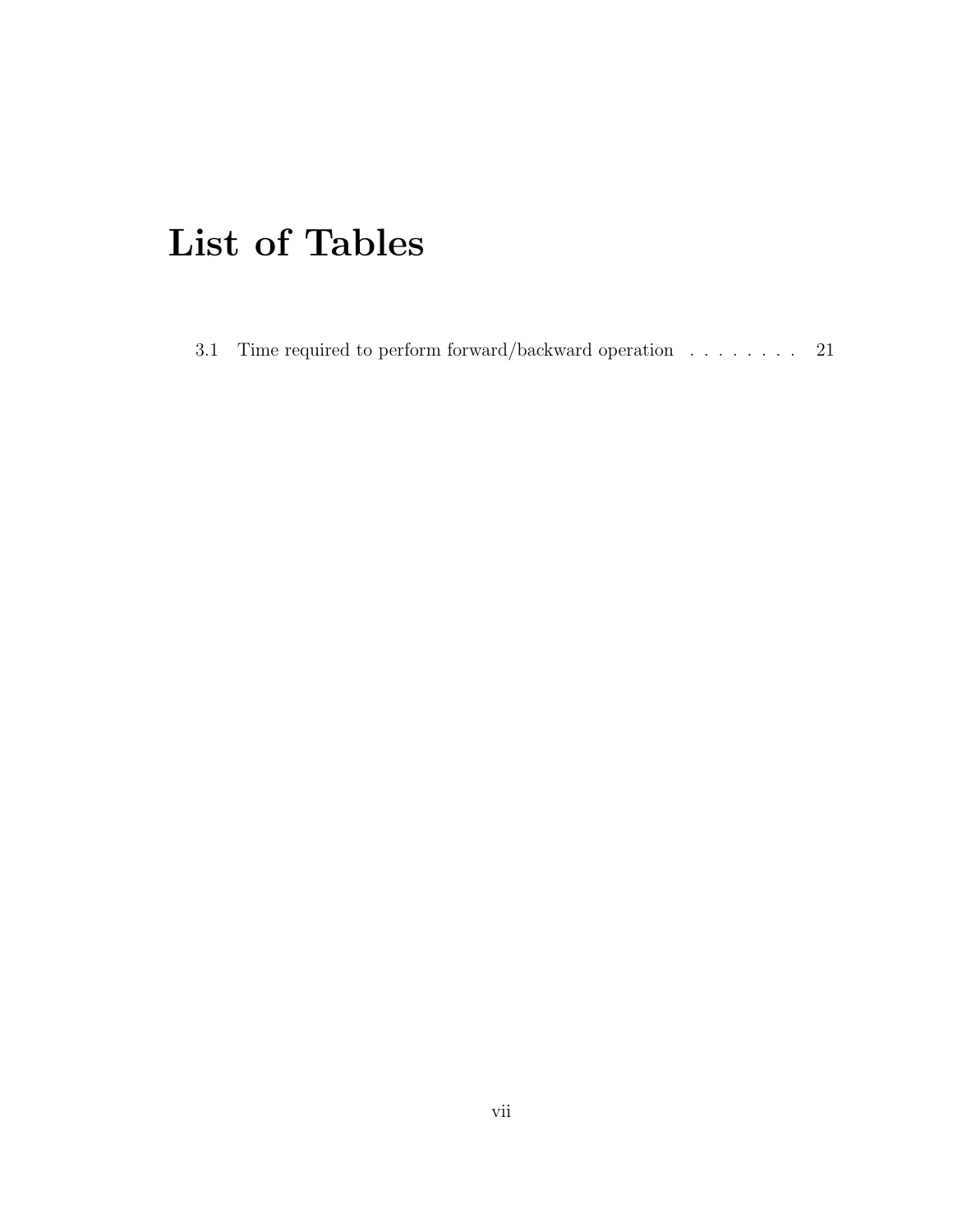## <span id="page-7-0"></span>List of Figures

| 2.1  | Illustration of Forward and Backward Projection in 2D Fan-beam CT                                      | 9      |
|------|--------------------------------------------------------------------------------------------------------|--------|
| 2.2  | Example sparsity pattern of matrix with neighbor $N \, . \, . \, . \, . \, . \, . \, . \, . \, . \, .$ | $13\,$ |
| 2.3  | Colored adjacency graph on Cartesian grid with neighbor $N \dots$ .                                    | 14     |
| 2.4  |                                                                                                        | 16     |
| 2.5  |                                                                                                        | $18\,$ |
| 3.1  |                                                                                                        | $20\,$ |
| 3.2  | Synthetic image and $\%$ of non-zero terms                                                             | $20\,$ |
| 3.3  |                                                                                                        | 23     |
| 3.4  | Cross-sectional view of synthetic data reconstruction $\ldots \ldots \ldots$                           | $24\,$ |
| 3.5  | SBL reconstuction after 1 iteration $(RMSE = 4.2)$                                                     | $24\,$ |
| 3.6  | Synthetic data reconstruction with view subsampling $(1/4 \text{ views})$                              | 25     |
| 3.7  | 2D and plot representation of a column of full covariance matrix $\ldots$ .                            | $26\,$ |
| 3.8  | Performance of diagonal estimator at different EM iterations                                           | $27\,$ |
| 3.9  | Number of CG iterations required for different number of vectors/samples 28                            |        |
| 3.10 | Number of CG iterations required for Graph-coloring based estimator                                    | 28     |
|      |                                                                                                        | $29\,$ |
|      |                                                                                                        | 30     |
|      | 3.13 Performance of each adaptive sampling scheme                                                      | 31     |
|      |                                                                                                        | 32     |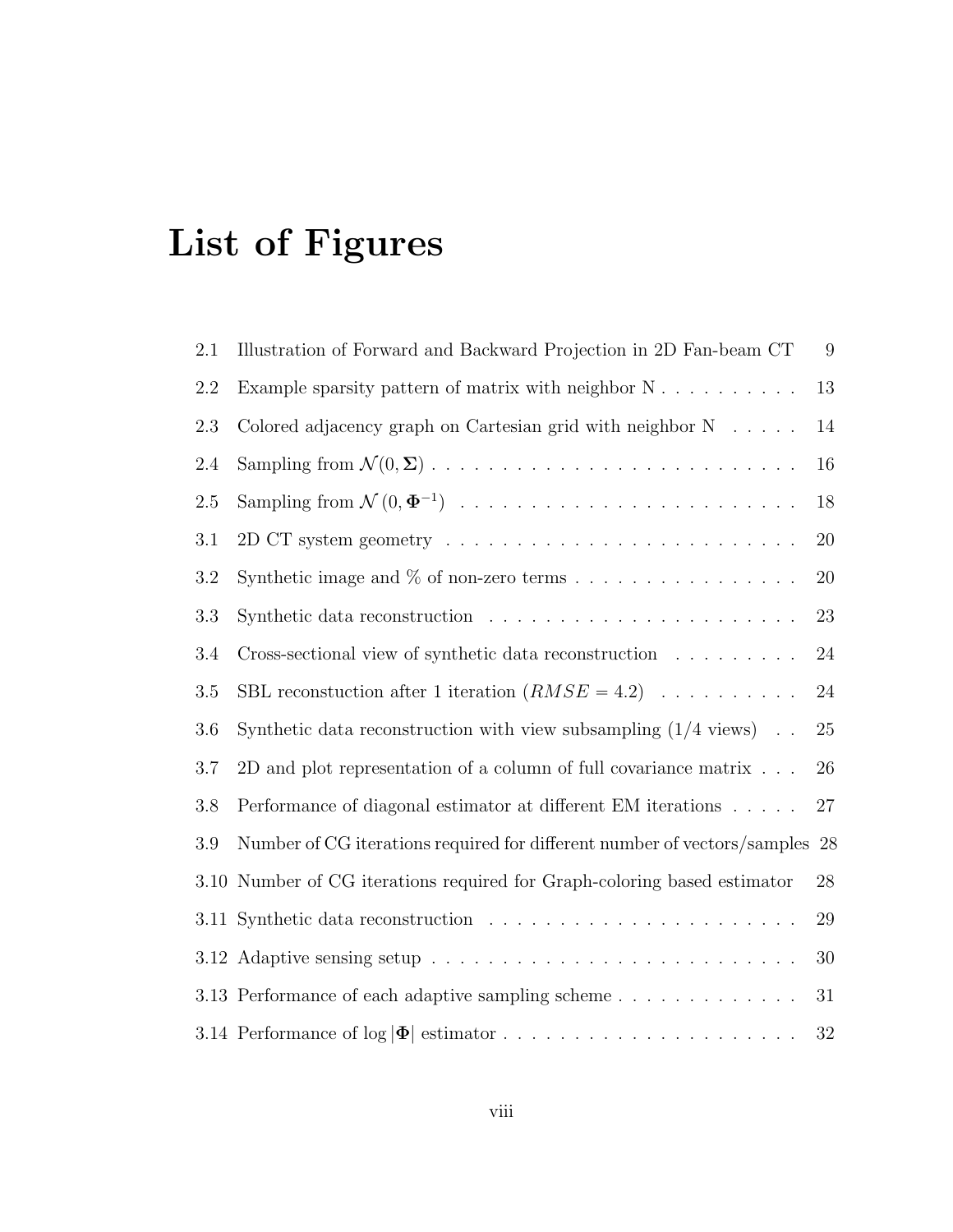## <span id="page-8-0"></span>List of Abbreviations and Symbols

### Symbols

| Attenuation coefficient vector in column-major order<br>$\mathbf{x}$ |                                                      |
|----------------------------------------------------------------------|------------------------------------------------------|
| H                                                                    | System matrix (Forward projection)                   |
| у                                                                    | Normalized log-transformed measurements              |
| $I_0$                                                                | Calibration measurements                             |
| $\Sigma$                                                             | Posterior covariance.                                |
| N                                                                    | Number of pixels                                     |
| М                                                                    | Number of rays                                       |
| $N_{s}$                                                              | Number of samples/vectors used in diagonal estimator |
| ${\cal H}$                                                           | Shannon entropy                                      |
| Abbreviations                                                        |                                                      |

| CT          | Computed Tomography         |
|-------------|-----------------------------|
| SBL         | Sparse Bayesian Learning    |
| GPU         | Graphic Processing Unit     |
| GMRF        | Gaussan Markov Random Field |
| <b>RMSE</b> | Root Mean Squared Error     |
| EМ          | Expectation-Maximization    |
| FBP         | Filtered-Back-Procjection   |
| ЮŦ          | Information Gain            |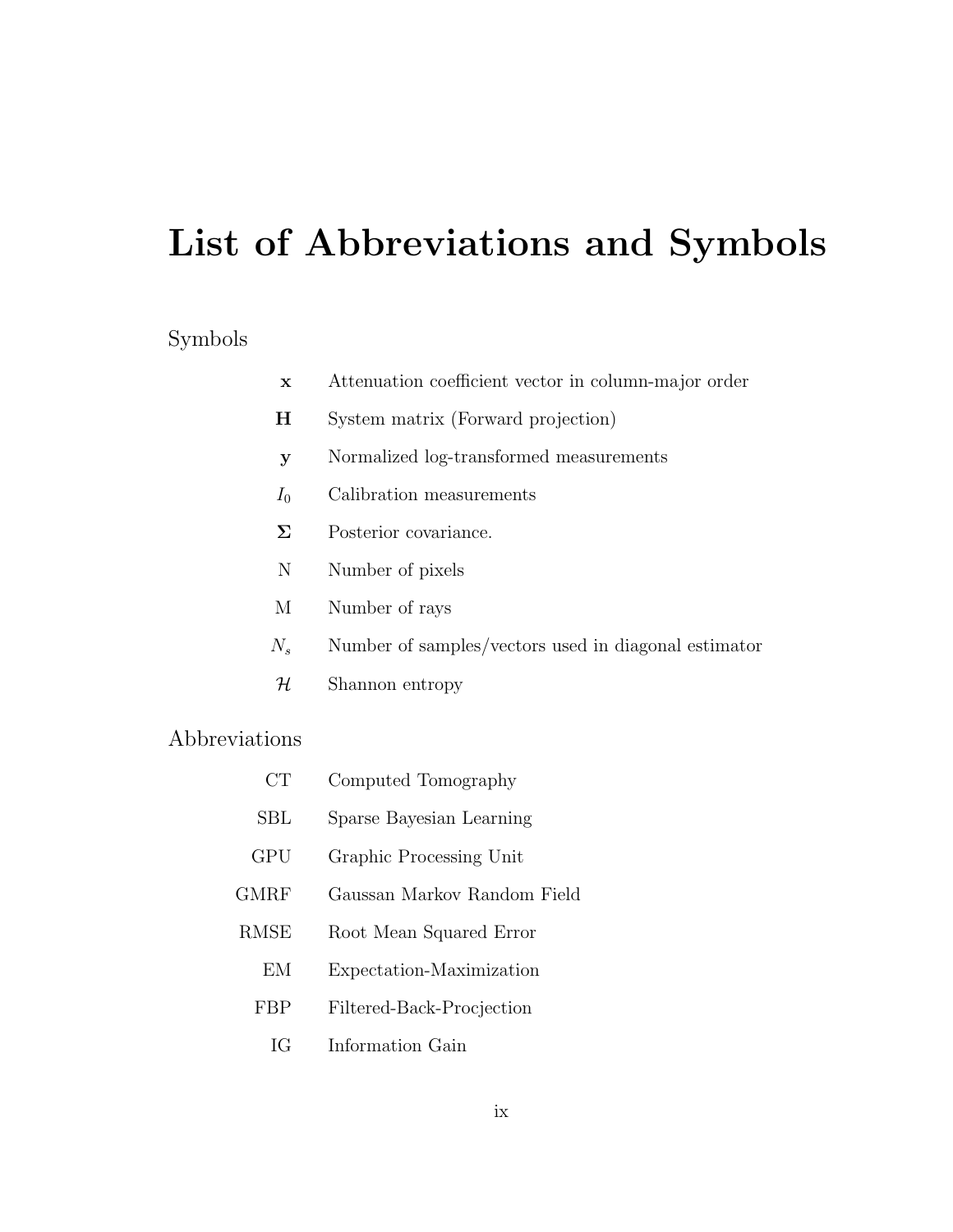## 1

### Introduction

<span id="page-9-0"></span>Tomographic image reconstruction is the process of estimating an object from measurements of its line integrals along different angles [\[1\]](#page-42-1). Perhaps one of the most widely known examples is x-ray computed tomography  $(CT)$  [\[2\]](#page-42-2), which is used in various medical and security applications [\[1\]](#page-42-1). Tomographic reconstruction is an ill-posed problem [\[3\]](#page-42-3) in the sense that multiple solutions exist that are consistent with the data. To improve image quality, it is often desirable to incorporate prior knowledge, which includes the statistical characteristics of the measured data, and properties that are expected of the image.

The images in transmission tomography represent attenuation per unit length of the impinging beam due to energy absorption inside the imaged object. An important property of these images is that they can be well approximated by a sparse representation in some transform domain. In some applications, sparsity is present directly in the native image domain [\[4\]](#page-42-4), but more commonly it is present in the pixel-difference domain or in some transform domain, such as the wavelet, curvlet or shearlet transforms.

There are generally two types of approaches for tomographic image reconstruc-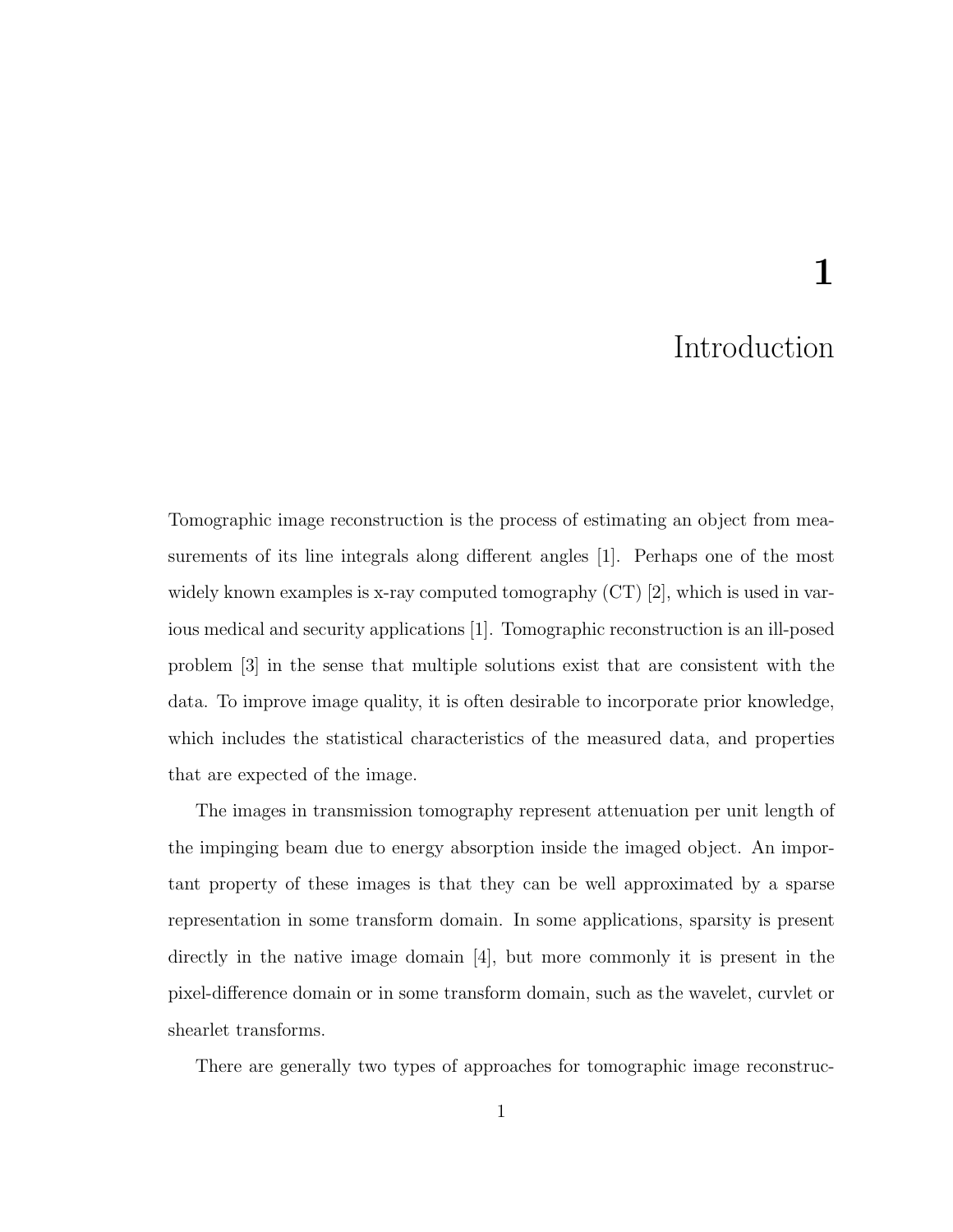tion. The first type consists of one-shot algorithms such as filtered back-projection [\[1\]](#page-42-1) and its extensions, which rely on analytic formulas. These algorithms cannot incorporate the type of prior knowledge mentioned above and also produce prominent artifacts when some of the data are missing. The second type consists of iterative algorithms based on minimizing some cost function. The latter enable to incorporate prior knowledge about the image by adding penalties that promote sparsity in some representation. In addition, iterative algorithms are far more robust to missing data than one-shot algorithms.

In this work, we further develop a sub-class of statistical methods known as sparse Bayesian learning. The studied algorithm incorporates prior knowledge about the nature of the measured signals which includes an object-dependent noise variance that originate in the log transformed Poisson measurements and Beer's law [\[5\]](#page-42-5). It also includes a model for the sparsity of the image in the pixel/voxel difference domain. What sets the SBL apart from prior art in CT is the fact that it can automatically learn the balance between data-fidelity and the penalty due to prior knowledge (automatic relevance determination), and thus does not require any tuning of parameters. In addition, it also allows to compute variances or Bayesian confidence intervals. An important motivation for SBL is adaptive sensing/experimental design, where the measurements are selected based on the learned information from previously available measurements, and using information theoretic measures to select the "best" measurement. The latter requires the posterior covariance matrix which is provided by SBL, but not by standard reconstruction methods for CT.

The contributions of this work are in the study of computationally efficient GPUbased methods for estimating the posterior variances required in SBL and estimating information theoretic measures required in adaptive sensing. We focus on the particular structure of the system matrix for transmission tomography and study which method provides the best accuracy and speed. We also study the practical use of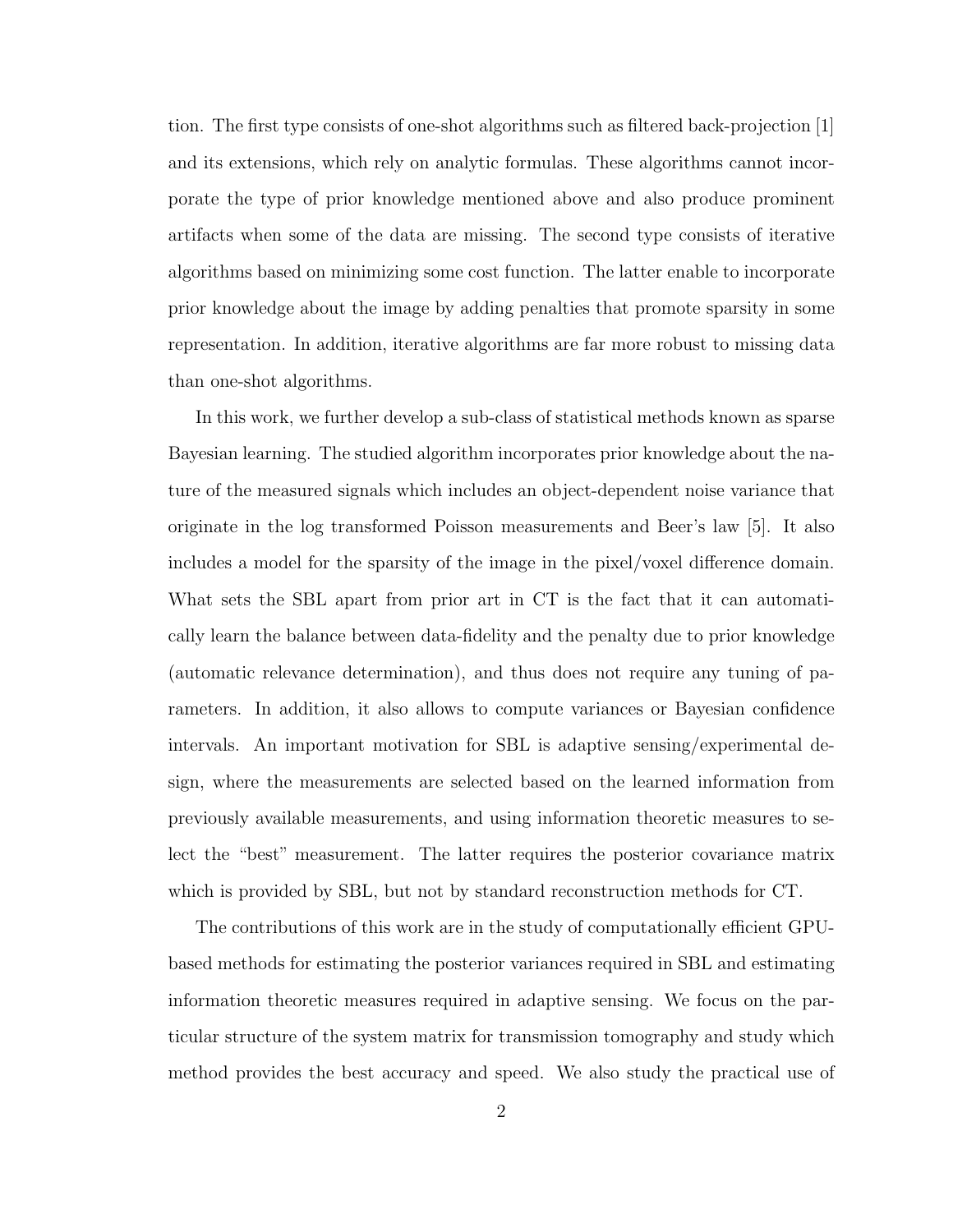adaptive sensing for CT.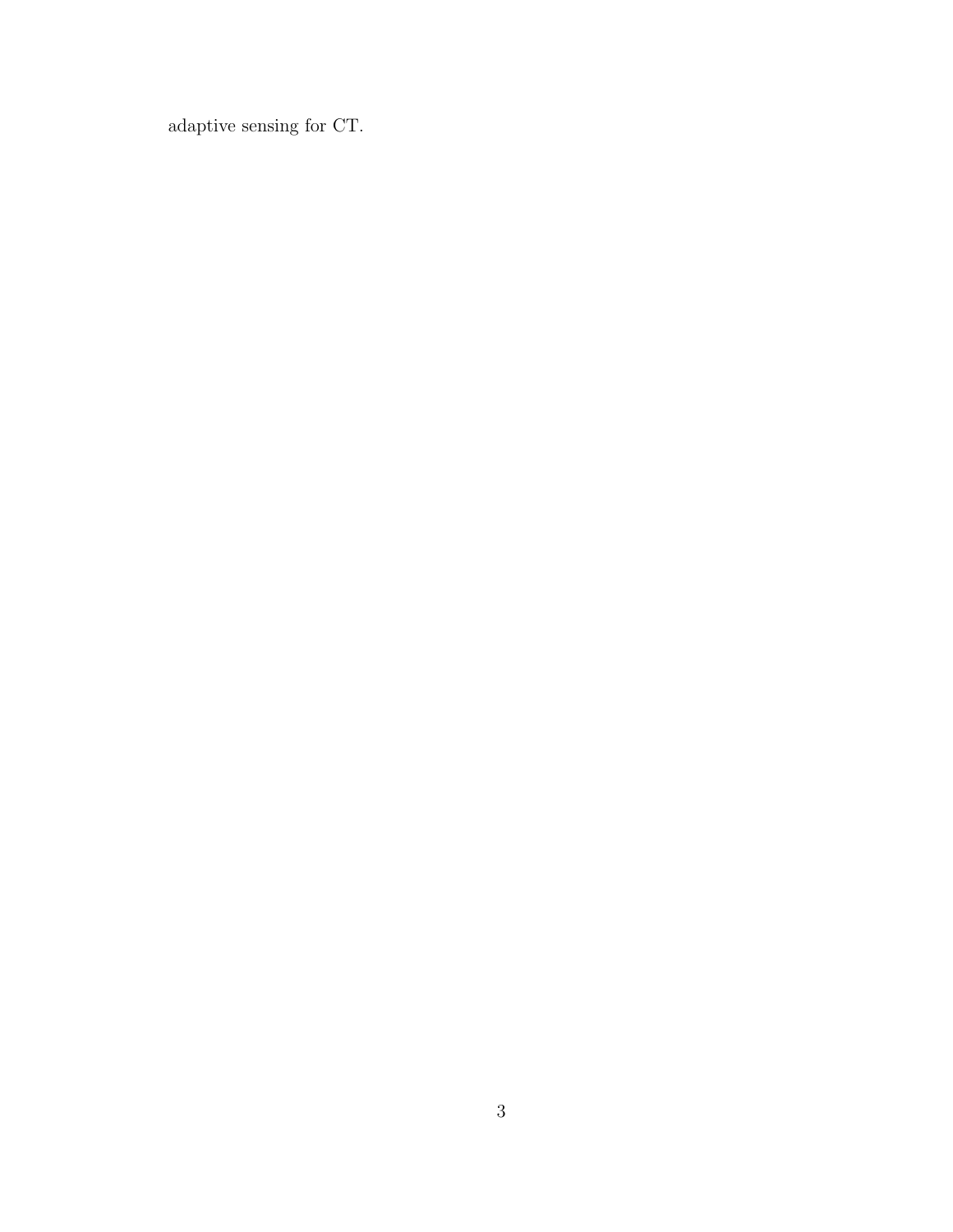# 2

### Model and Methods

#### <span id="page-12-1"></span><span id="page-12-0"></span>2.1 Model

Transmission computed tomography (TCT) can be stated as an inverse problem in which a multi-dimensional distribution  $f(\mathbf{x})$  is estimated from its line integrals. In the ideal setting, each measurement at a detector is proportional to the number of photons arriving at that detector. A common model for the noise in X-ray measurements assumes that the mean number of photons received at a detector  $I_d$  can be computed using Beer's Law:  $I_d = I_0 \exp(-\int_L f(\mathbf{x}) dl)$ , where  $I_0$  are mean number of photons emitted from the source. For large counts, tbe normalized post-log measurements,  $y = \log \frac{I_0}{I_d}$ , follow approximately a Gaussian distribution with mean  $\bar{y}$  and the variance  $\sigma_y^2$  given by the Eq. [2.1](#page-12-2) [\[5\]](#page-42-5)

<span id="page-12-2"></span>
$$
\bar{y} = \int_{L} \alpha \, dl \qquad \sigma_y^2 = \frac{\exp(\bar{y})}{N_0} \tag{2.1}
$$

Discretizing the line integrals and  $f(\mathbf{x})$  is given in matrix form

$$
y = Hf + \epsilon \tag{2.2}
$$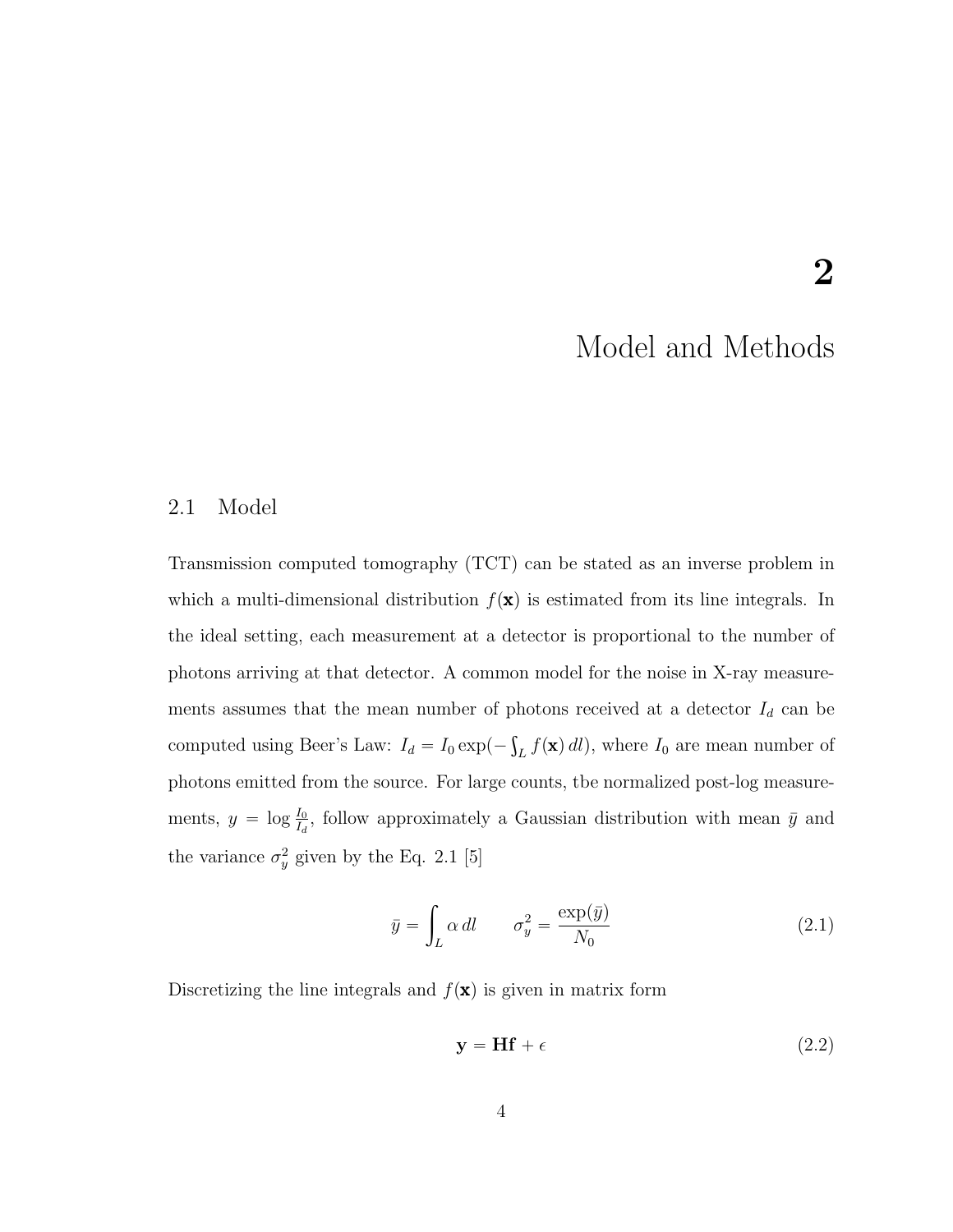where **f** is the sampled  $f(\mathbf{x})$  on a Cartesian grid and rearranged as a vector. **f** is the linear attenuation constant inside the object in unit of  $mm^{-1}$ .  $\mathbf{H} = [\mathbf{h}_1, \ldots, \mathbf{h}_M]^T$ is the system matrix where each row  $\mathbf{h}_i$  corresponds to a line integral, also called projection. One approach to compute  $H_{ij}$ , which we use here, is to calculate the length of intersection between i-th ray and j-th pixel. The X-ray CT measurements are assumed to be monoenergetic and without low photon counts. The distribution of log-transformed measurement y can be approximated by a Gaussian distribution

$$
\mathbf{y} \sim \mathcal{N}(\mathbf{H}\mathbf{x}, \mathbf{B}^{-1}), \quad \mathbf{B} = \text{diag}(I_0 \exp(-\mathbf{H}\mathbf{x})), \tag{2.3}
$$

 $\text{diag}(\mathbf{v})$  denotes a diagonal matrix with the diagonal elements given by the vector **v**.

#### <span id="page-13-0"></span>2.1.1 Sparse Bayesian Learning

Sparse Bayesian learning (SBL) [\[6\]](#page-42-6) utilizes a zero-mean Gaussian probability distribution to promote the sparsity. In our model, the object, x accordingly, is assumed to have a sparse representation,  $s = Dx$  under some operator D. We propose the prior

$$
p(\mathbf{x}|\alpha) = \mathcal{N}(\mathbf{x}; \mathbf{0}, (\mathbf{D}^\top \mathbf{A} \mathbf{D})^{-1}), \quad \mathbf{A} = \text{diag}(\alpha)
$$
 (2.4)

For a fixed  $\alpha$ , the posterior distribution  $p(x|y, \alpha)$  can be computed using Bayes' rule and is given by

<span id="page-13-1"></span>
$$
p(\mathbf{x}|\mathbf{y}) = \mathcal{N}(\mathbf{x}; \boldsymbol{\mu}(\boldsymbol{\alpha}), \mathbf{P}^{-1}(\boldsymbol{\alpha}))
$$
\n(2.5)

where

<span id="page-13-2"></span>
$$
\mu = \mathbf{P}^{-1} \mathbf{H}^{\top} \mathbf{B} \mathbf{y} \tag{2.6}
$$

$$
\mathbf{P} = (\mathbf{H}^\top \mathbf{B} \mathbf{H} + \mathbf{D}^\top \mathbf{A} \mathbf{D}) \tag{2.7}
$$

Direct computation of  $\mathbf{P}^{-1}$  is not practical in most cases since the full covariance matrix can not be explicitly stored in memory, preconditioned conjugate gradient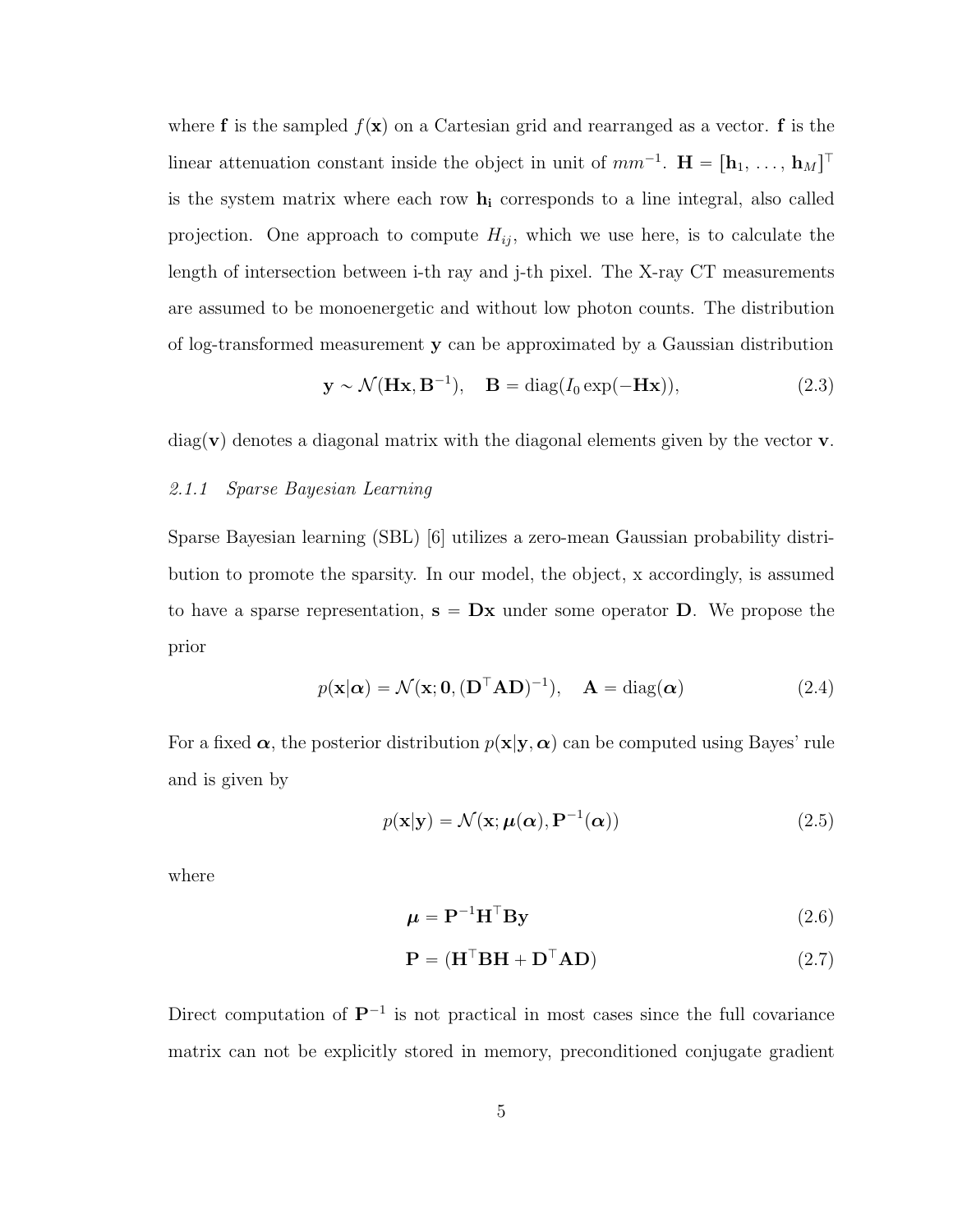(CG) [\[7\]](#page-42-7) methods can be used to efficiently solve the equation  $P\mu = H^{\top}By$  efficiently. Moreover, by carefully choosing  $\bf{D}$  (section [2.1.2\)](#page-14-0), entire operations required in this method (i.e.,  $H, H^{\top}, D$ ) can be computed on-the-fly(section [2.2\)](#page-17-0) without storing any large matrix, making this method feasible even for very large scale problems.

In SBL, the values for  $\gamma$  are chosen by maximizing marginal distribution (type-II MAP) in Eq. [2.8](#page-14-1)

$$
p(\mathbf{y}|\boldsymbol{\gamma}) = \frac{1}{(\sqrt{2\pi})^N} |\mathbf{B}^{-1} + \mathbf{H} (\mathbf{D}^\top \mathbf{A} \mathbf{D})^{-1} \mathbf{H}^\top|^{-1/2}
$$
  
\n
$$
\exp\left\{-\frac{1}{2}\mathbf{y}^\top \left(\mathbf{B}^{-1} + \mathbf{H} (\mathbf{D}^\top \mathbf{A} \mathbf{D})^{-1} \mathbf{H}^\top\right)^{-1} \mathbf{y}\right\}
$$
\n(2.8)

Values of  $\gamma$  that maximizes marginal distribution (Eq[.2.8\)](#page-14-1), are analytically intractable and therefore an EM algorithms is used to update  $\gamma$ .

<span id="page-14-1"></span>
$$
(E) \quad \mathbf{x}^{(t+1)} : \mathbf{P}^{(t)} \mathbf{x}^{(t+1)} = \mathbf{H}^\top \mathbf{B} \mathbf{y}
$$
\n(2.9)

$$
(M) \quad \alpha_i^{(t+1)}: \left[ \left[ \mathbf{D} \boldsymbol{\Sigma}^{(t)} \mathbf{D}^\top \right]_{ii} - \left[ \mathbf{D} \boldsymbol{\mu} \right]_i^2 \right]^{-1} \tag{2.10}
$$

where  $[\cdot]_i$  and  $[\cdot]_{ii}$  stands for i-th element in the vector or on the main diagonal of the matrix

#### <span id="page-14-0"></span>2.1.2 Prior choice

In Bayesian inference, the prior model  $p(x)$  represents a probabilistic description about the solution or its properties known before acquiring any data.

Our a priori assumption on the attenuation coefficient in CT comes from statistical property of natural images: wavelet coefficient or simple derivative of natural images follow super-Gaussian distribution [\[8,](#page-42-8) [9\]](#page-42-9). In other words, the majority of simple derivative or wavelet coefficient are close to 0 and non-zero terms are significantly large. This suggest that images are  $(1)$  divided into several piecewise smooth regions and has  $(2)$  few of edges. So our choice of prior is now limited to one that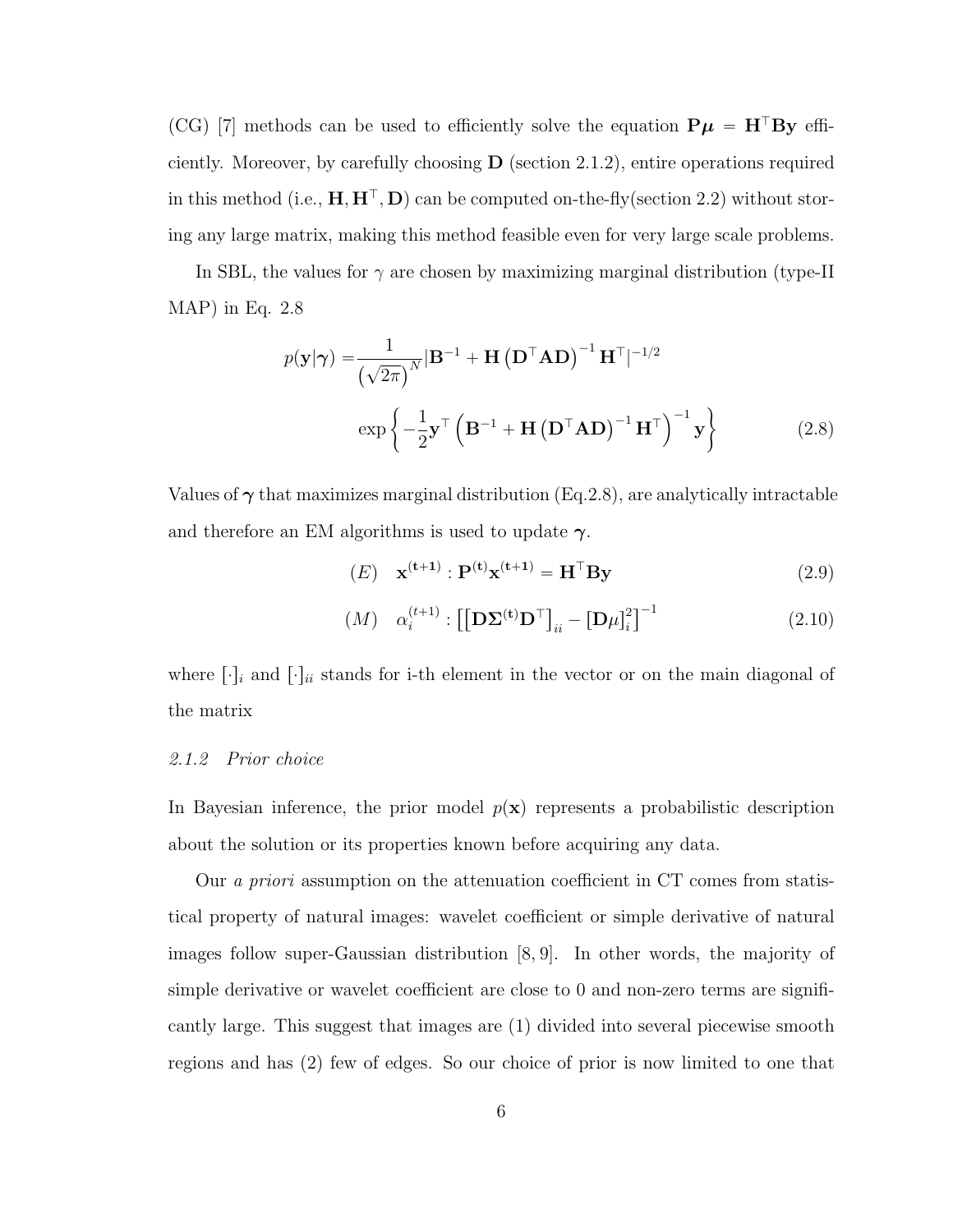has properties above and can be expressed in quadratic form following Eq[.2.4,](#page-13-1) The most simple prior would be the one that penalizes the difference in each direction separately:

$$
\mathbf{D} = \left[ \begin{array}{c} \mathbf{D}_{\mathbf{h}} \\ \mathbf{D}_{\mathbf{v}} \end{array} \right] \tag{2.11}
$$

$$
\mathbf{D_h}(x_{i,j}) = x_{i,j} - x_{i-1,j} \tag{2.12}
$$

$$
\mathbf{D}_{\mathbf{v}}(x_{i,j}) = x_{i,j} - x_{i,j-1} \tag{2.13}
$$

with the prior of the form

$$
p(\mathbf{x}|\alpha) \propto \exp\left(-\frac{1}{2}\mathbf{x}\mathbf{D}^\top \mathbf{A} \mathbf{D}\mathbf{x}\right)
$$
 (2.14)

$$
= \exp\left(-\frac{1}{2}\sum_{i}\alpha_{i}\left(\mathbf{D}_{\mathbf{h}}^{2}(x_{i}) + \mathbf{D}_{\mathbf{v}}^{2}(x_{i})\right)\right) \tag{2.15}
$$

The resulting prior is a weighted version of thin-membrane prior which is commonly used in data interpolation [\[10\]](#page-42-10). However, instead of piecewise linear field, the thin membrane prior prefers piecewise constant leveled surface and incurs large bias due to edge smoothing [\[11,](#page-42-11) [12\]](#page-42-12). Another commonly used prior in data interpolation is the thin-plate prior. The thin-plate penalizes the curvature in the image. Thin-plate prior utilizes second order partial derivative and can be expressed as follows:

$$
p(\mathbf{x}|\alpha) \propto \exp\left(-\frac{\alpha}{2} \sum_{i} \left(\mathbf{D}_{\mathbf{h}\mathbf{h}}^2(x_i) + \mathbf{D}_{\mathbf{v}\mathbf{v}}^2(x_i) + 2\mathbf{D}_{\mathbf{h}\mathbf{v}}^2(x_i)\right)\right) \tag{2.16}
$$

$$
\mathbf{D}_{\mathbf{h}\mathbf{h}}(x_{i,j}) = x_{i-1,j} + x_{i+1,j} - 2x_{i,j} \tag{2.17}
$$

$$
\mathbf{D}_{\mathbf{vv}}(x_{i,j}) = x_{i,j-1} + x_{i,j+1} - 2x_{i,j}
$$
\n(2.18)

$$
\mathbf{D}_{\mathbf{hv}}(x_{i,j}) = x_{i+1,j+1} - x_{i,j+1} - x_{i+1,j} + x_{i,j} \tag{2.19}
$$

Thin-plate prior can successfully recovers piecewise smooth sources characteristic without incurring large bias errors, however, in both thin-membrane and thin-plate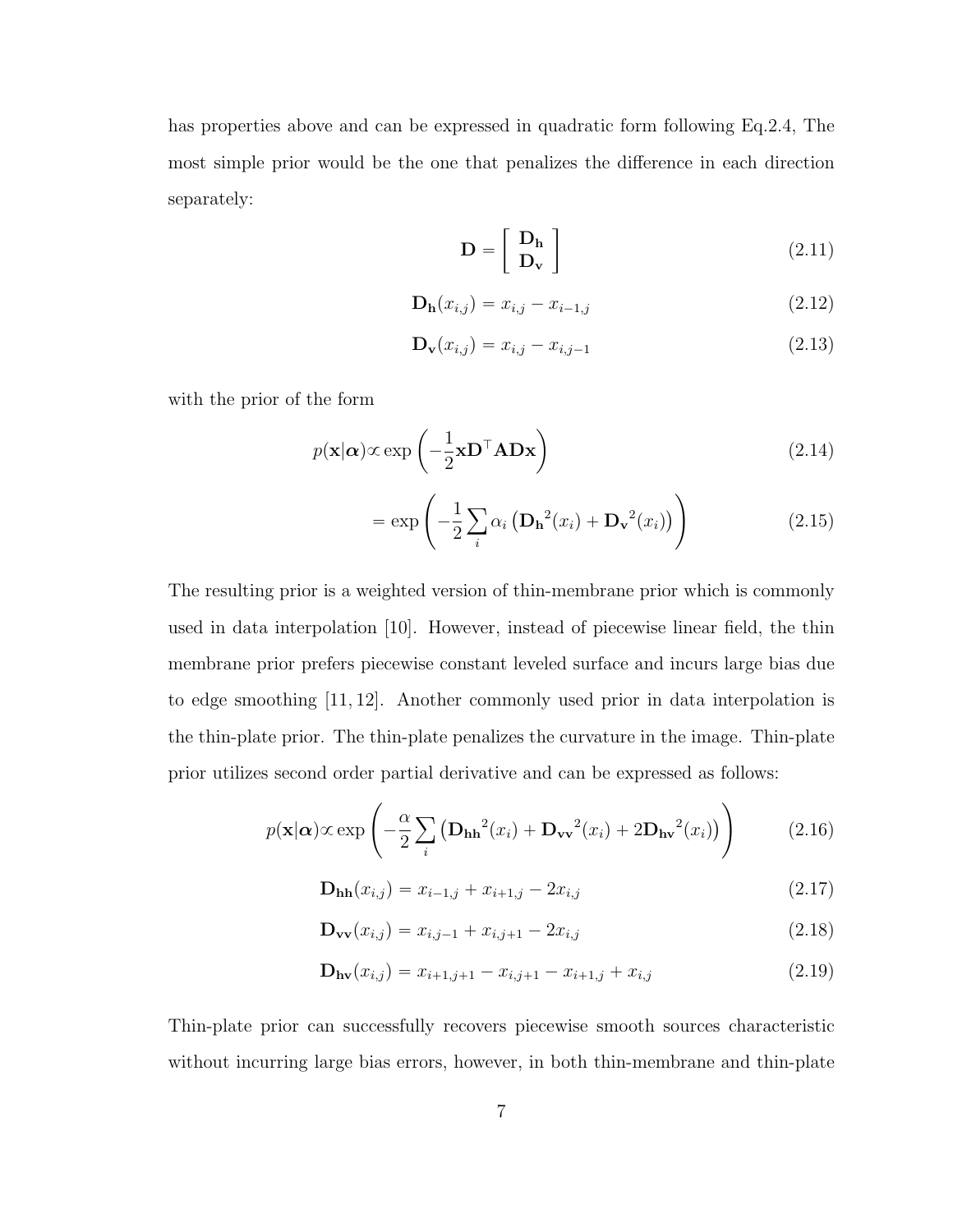prior, the resulting  $\bf{D}$  is not a square matrix and non-invertible, thereby making hyperparameter update step in Eq.?? much more difficult.

We show here that by making a simple modification to thin-plate prior one can achieve square, invertible  **which has similar smoothing effect. First we will re**place the diagonal derivative term in thin-plate prior with product of horizontal and vertical second order derivative and set different weight  $\alpha_i$  for each x

$$
p(\mathbf{x}|\alpha) \propto \exp\left(-\frac{1}{2}\sum_{i}\alpha_{i}\left(\mathbf{D}_{\mathbf{h}\mathbf{h}}^{2}(x_{i}) + \mathbf{D}_{\mathbf{v}\mathbf{v}}^{2}(x_{i}) + 2\mathbf{D}_{\mathbf{h}\mathbf{h}}\mathbf{D}_{\mathbf{v}\mathbf{v}}(x_{i})\right)\right)
$$
(2.20)

$$
= \exp\left(-\frac{1}{2}\sum_{i}\alpha_{i}\left(\mathbf{D}_{\mathbf{h}\mathbf{h}}(x_{i}) + \mathbf{D}_{\mathbf{v}\mathbf{v}}(x_{i})\right)^{2}\right)
$$
(2.21)

$$
= \exp\left(-\frac{1}{2}\sum_{i,j}\alpha_{i,j}\left(x_{i-1,j} + x_{i+1,j} + x_{i,j-1} + x_{i,j+1} - 4x_{i,j}\right)^2\right) \tag{2.22}
$$

$$
= \exp\left(-\frac{1}{2}\sum_{i,j}\alpha_i\left(4x_i - \sum_{j\in N(i)}x_j\right)^2\right) \tag{2.23}
$$

where  $N(i)$  are neighbors of i. As can be seen, this prior is effectively taking the difference between center and the average of its neighbor and penalizes it. The difference operator  **now becomes** 

<span id="page-16-0"></span>
$$
\mathbf{D} = [\mathbf{D}_{\mathbf{h}} + \mathbf{D}_{\mathbf{v}} + \mathbf{D}_{\mathbf{h}}^{\top} + \mathbf{D}_{\mathbf{v}}^{\top}]
$$
 (2.24)

As can be seen, the proposed prior has square form and is invertible when appropriate boundary conditions are given.

The difference between the behavior of proposed prior and that of thin-plate prior can be characterized by second derivative test discriminant:  $D_{hh}D_{vv} - D_{hv}^2$ . Around the critical point, if  $D_{hh}D_{vv} - D_{hv}^2 > 0$  (i.e. local extrema), the proposed prior penalizes the difference even stronger, resulting in stronger denoising effect. On the other hand, saddle points,  $(D_{hh}D_{vv} - D_{hv}^2 < 0)$ , are less penalized.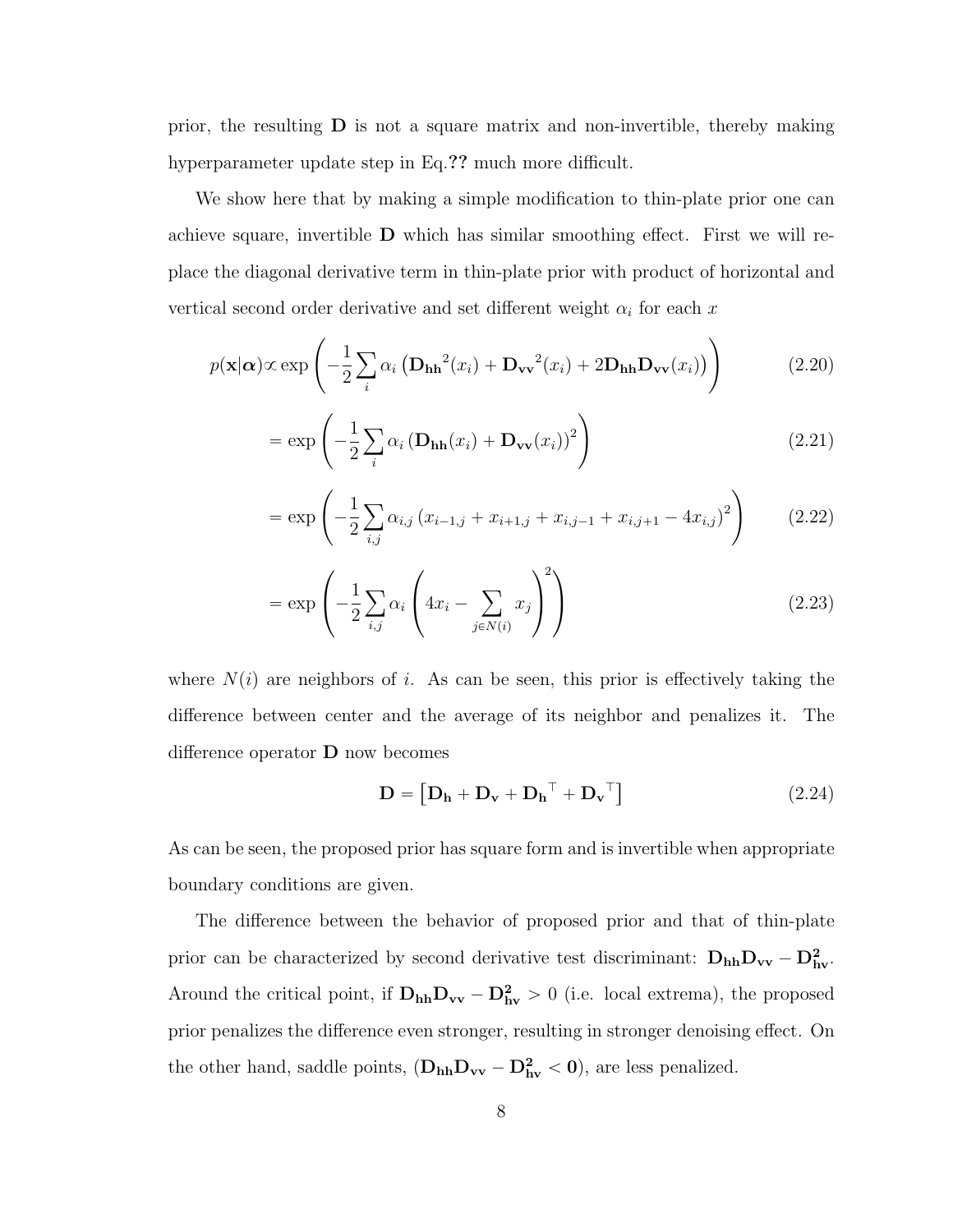

<span id="page-17-1"></span>(a) Forward Projection (b) Backwardrward Projection Figure 2.1: Illustration of Forward and Backward Projection in 2D Fan-beam CT

#### <span id="page-17-0"></span>2.2 Computation of Forward Operator

In discrete CT imaging model, the system matrix  $\bf{H}$  represents the ray tracing along projection rays. Figure [2.1](#page-17-1) illustrates both forward  $(H)$  and backward  $(H<sup>T</sup>)$  projection in 2D Fan-beam CT.

Given the large number of pixels (voxels) and rays, it is crucial to compute forward/backward projection efficiently. Although the system matrix in CT imaging is often sparse with  $O(M)$  $\overline{\phantom{a}}$  $(N)$  non zeros elements, due to the large scale of the problem it is often difficult to store full matrix and is usually computed on-the-fly. A straight-forward ray tracing would require  $O(N)$  computation for each ray given  $N = n \times n$  pixels in square 2D image. Instead we used the center line-intersection method, also known as the Siddons method [\[13,](#page-43-0) [14\]](#page-43-1).

In Siddon's method, each ray is parameterized in vector form:  $\vec{x_o} + t\vec{v}$ . Then the value of  $t$  at which the ray crosses the first voxel is computed separately for each axis by dividing the distance between starting coordinate and the next closest boundary by the magnitude of direction in corresponding axis. If t in x-axis( $tMaxX$ ) is smaller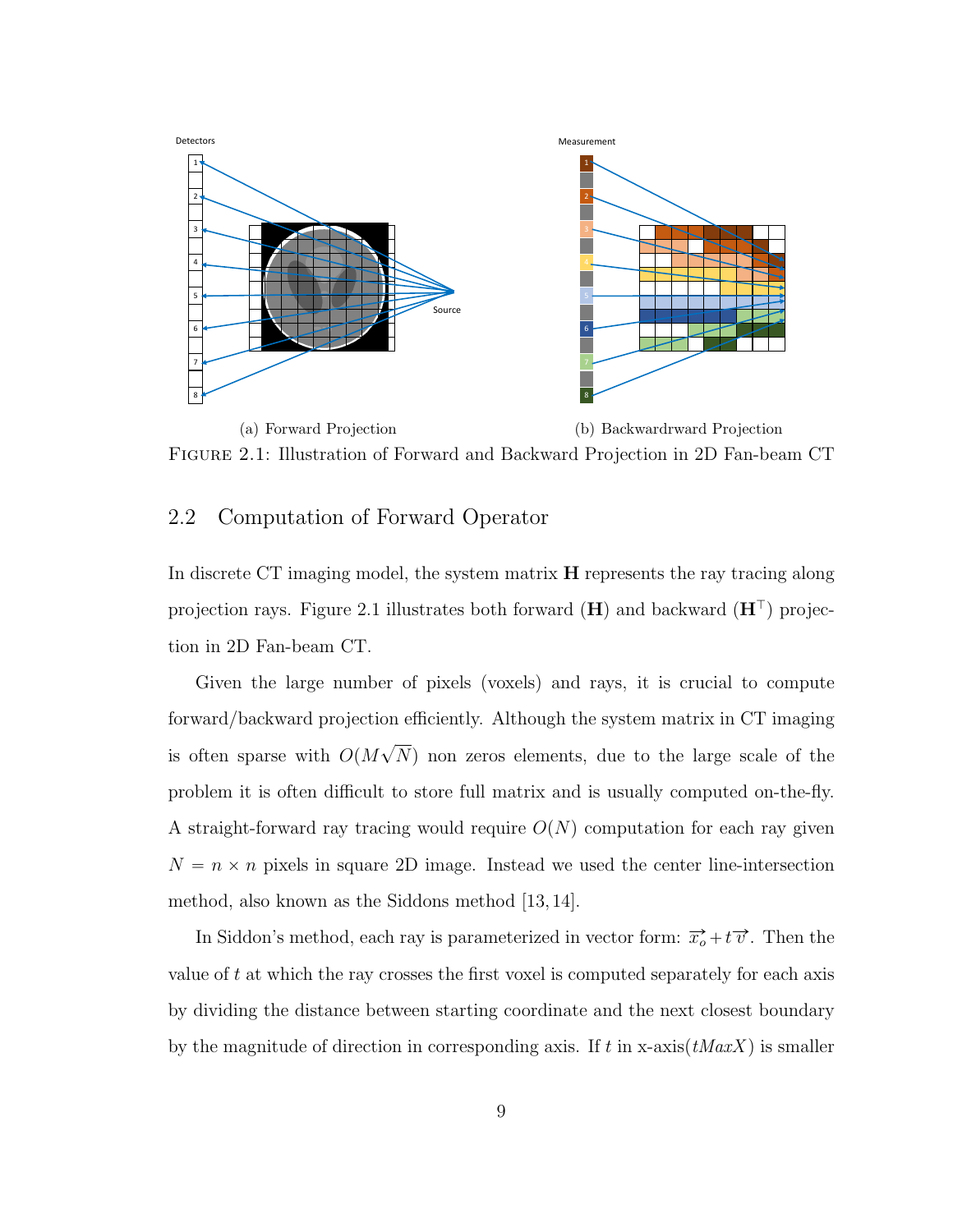than that in y-axis( $tMaxY$ ), in other words, if intersection in x axis occurs first, we update the current location of the ray and increase  $tMaxX$  by  $tDeltaX$  which represents the amount the ray has to move in order to pass one voxel horizontally. This process is repeated until the ray reaches the end of the grid. For forward projection, the product of length of intersection with each voxel  $(t)$  and attenuation coefficient on that voxel, is summed along the ray and stored. On the other hand, for backward projection, the product of intersection and the measurement intensity is stored in each voxel.

One of the advantages of forward projection using Siddon's method is that the memory required for each ray is relatively small and operation over each voxel consists of few simple computations. This makes forward projection very efficient on systems such as Graphics Processing Unit(GPU) where the task can be distributed among large number of processing cores with each core having relatively low computational power.

#### <span id="page-18-0"></span>2.3 Estimation of Posterior Covariance Matrix

While the posterior covariance in Bayesian inference may provide additional useful informations such as uncertainty quantification, estimating posterior covariance is generally considered infeasible in large scale problems since full covariance matrix can not be explicitly stored in memory. However, in many cases we only need certain elements of the covariance matrix. Of particular interests are the diagonal of the covariance matrix (i.e. marginal variance) which arises in the hyperparameters update step of SBL model (Eq.??) and in experimental design [\[6,](#page-42-6) [15\]](#page-43-2).

Several techniques has been developed for computing exact variances in Gaussian Markov random field (GMRF) using belief propagation [\[16,](#page-43-3) [17\]](#page-43-4). However, most of these technique are still not very scalable and are limited to restricted class of models.

Another recent approach to estimate variance in general model include Lanczos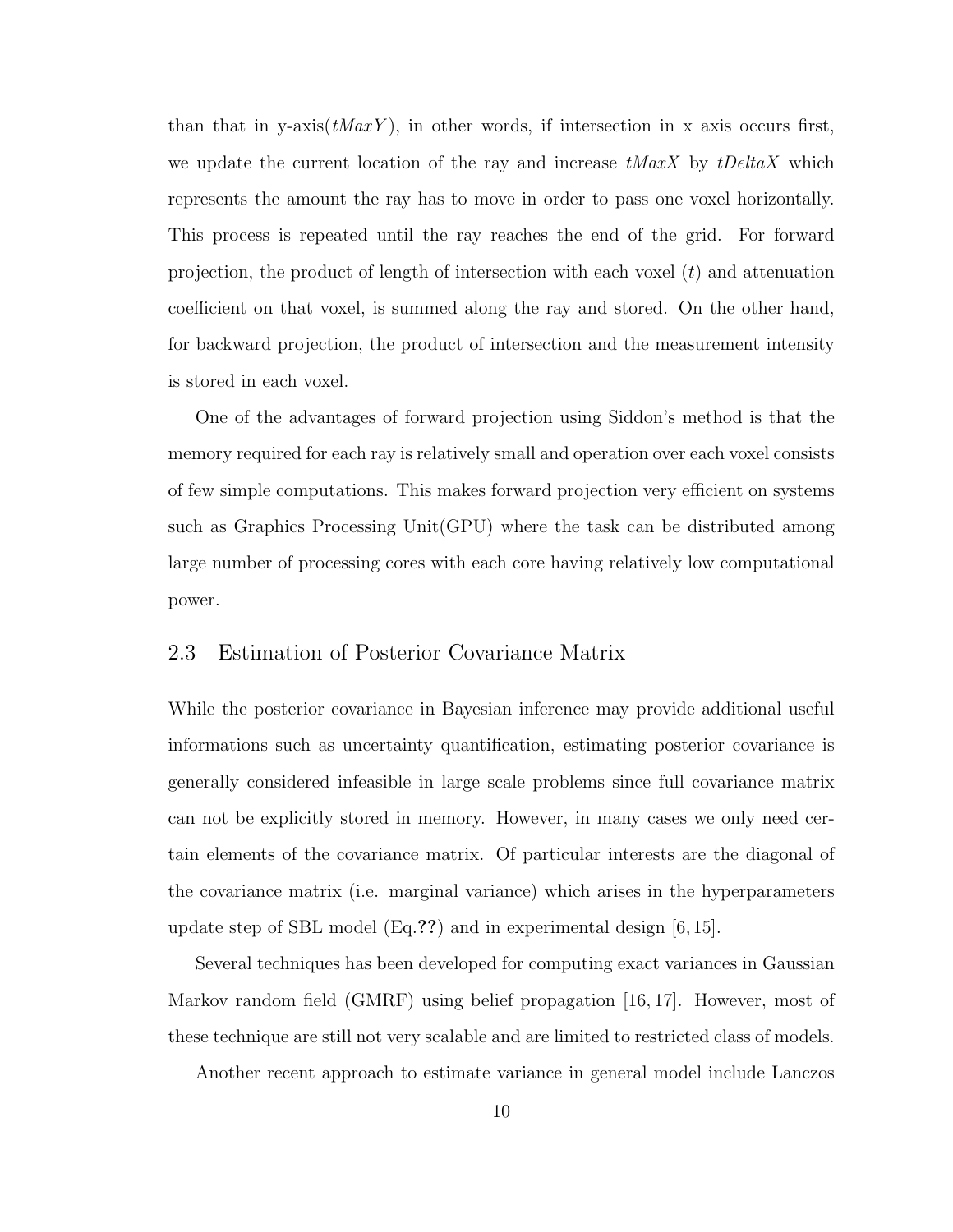algorithm [\[18\]](#page-43-5) and has been studied in the context of variational Bayes [\[15,](#page-43-2)[19\]](#page-43-6). While it can estimate the rough structure with only few iterations, accurate estimate can be made only with a very large number of iterations. Moreover due to the finite precision system, Lanczos vectors loses orthogonality after a certain number of iterations and need to be reorthogonalized. Such reorthogonalization step requires one to store the entire sequence of Lanczos vectors and may dominate the overall calculation when the number of required Lanczos vectors are large.

Here, we examined two techniques to estimate elements of posterior covariance matrix when the precision matrix  $(\mathbf{P} = \mathbf{\Sigma}^{-1})$  is not explicitly given in a matrix form but the product of matrix-vector multiplication with some arbitrary vector can be efficiently computed on-the-fly. The first method involves solving sequence of linear equation using conjugate gradient and the second method is based on Monte Carlo estimator using perturbed samples drawn from simple Gaussian distribution. Both of these techniques are highly parallelizable and scalable.

#### <span id="page-19-0"></span>2.3.1 Diagonal Estimator using low-rank matrix

In theory, it is possible to extract the diagonal of inverse of given matrix  $\Sigma = P^{-1}$ ,  $\Sigma \in \mathbb{R}^{N \times N}$  by solving sequence of linear equations:  $\Sigma \hat{P}_i = e_i$  where  $e_i$  is the *i*-th standard basis vector and  $\hat{P}_i$  is the *i*-th column of estimated diagonal matrix. However, this requires solving N linear equations using iterative method, each requiring  $O(N)$ computation complexity  $[7]$ . Instead, one can design a low-rank matrix  $VV'$ , with probing matrix  $\mathbf{V} \in \mathbb{R}^{N \times M}$  where  $M \ll N$  and use it in place of  $\mathbf{I} = [e_1, e_2, \dots, e_N].$ 

Algorithm[.1](#page-20-0) describes general algorithm of diagonal of inverse estimator.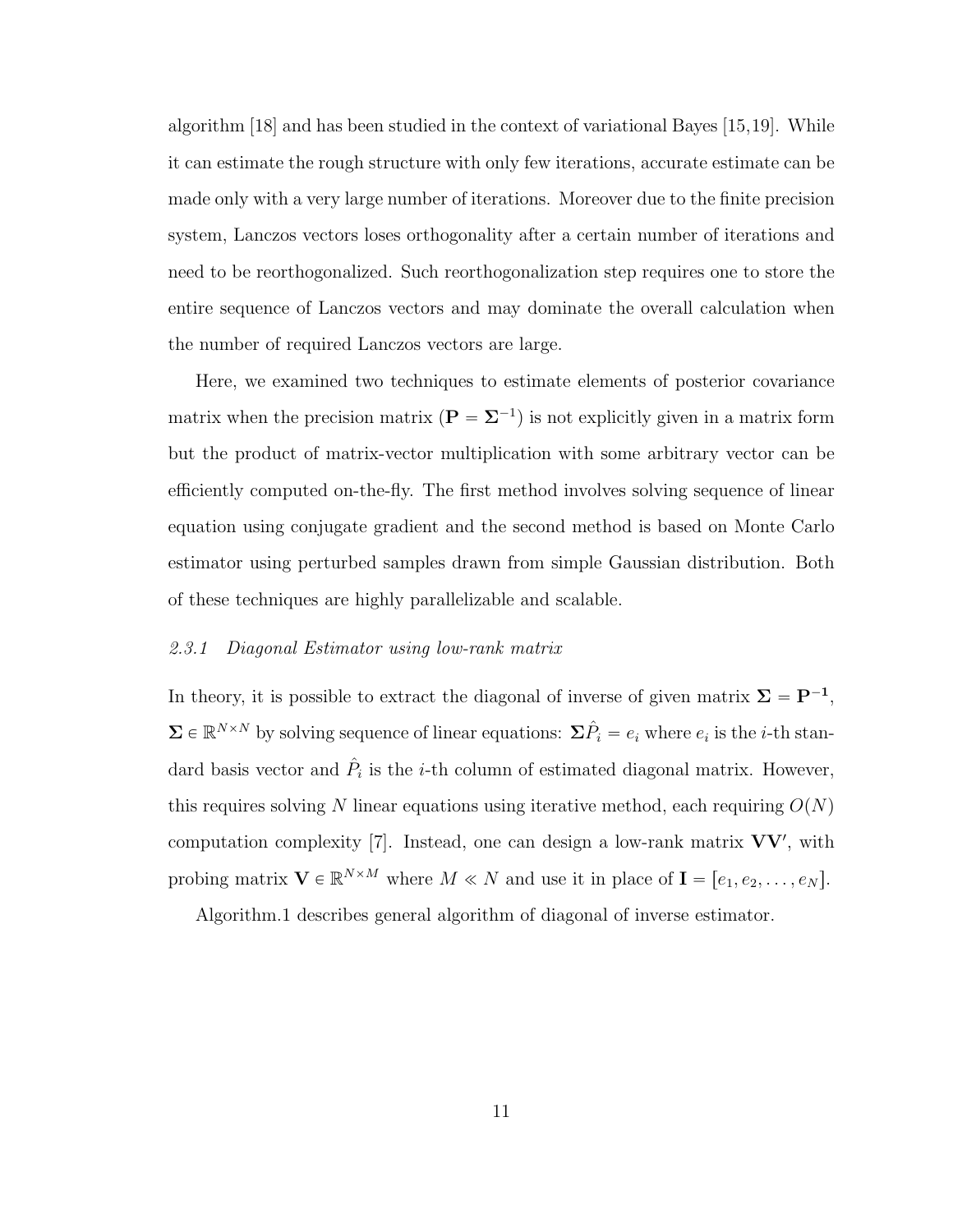<span id="page-20-0"></span>Algorithm 1 Diagonal Estimator

**Require:**  $\mathcal{P}(x) : R^n \to R^n$  such that  $b = \mathbf{P}x$ .  $\mathbf{V} \in \mathbb{R}^{N \times M},\, \mathbf{V} = \begin{bmatrix} V_1, V_2, \ldots, V_M \end{bmatrix}$ Number of iteration steps s **Output:**  $D^s$  denotes the approximated diagonal in vector form at step s 1:  $D^0 = 0$ 2: for  $k = 1 \cdots s$  do 3: Solve linear equation  $\mathbf{P}x_k = V_k$  using iterative method 4:  $t_k = t_{k-1} + x_k \odot V_k$ 5:  $q_k = q_{k-1} + V_k \odot V_k$ 6:  $D^k = t_k \oslash q_k$ 7: end for

where  $\oslash$  and  $\odot$  represents element-wise division and multiplication respectively. After s steps of approximations, the *i*-th element of approximation  $D^s$  can be expressed as follows

$$
D_i^s = \frac{\sum_{k=1}^s V_k(i) \sum_{j=1}^n \sigma_{ij} V_k(j)}{\sum_{k=1}^s (V_k(i))^2}
$$
(2.25)

<span id="page-20-2"></span>
$$
= \sigma_{ii} + \sum_{i \neq j} \sigma_{ij} \frac{\sum_{k=1}^{s} V_k(i) V_k(j)}{\sum_{k=1}^{s} (V_k(i))^2}
$$
(2.26)

 $\sigma_{ij}$  denotes  $(i, j)$ -th element of  $\Sigma$  and  $V_k(i)$  denote *i*-th element of vector  $V_k$  (k-th column of  $V$ ). As can be seen, exact diagonal can be extracted when

<span id="page-20-1"></span>
$$
\sum_{i \neq j} a_{ij} \frac{\sum_{k=1}^{s} V_k(i) V_k(j)}{\sum_{k=1}^{s} (V_k(i))^2} \simeq 0
$$
\n(2.27)

To get the accurate estimation, it is crucial to design appropriate probing matrix  $V$ that satisfies Eq[.2.27.](#page-20-1)

First, one can use random vectors drawn from normal Gaussian distribution(e.g.  $V_k(i) \sim \mathcal{N}(0, 1)$  as the column of **V**. Unbiased stochastic estimator based on random vectors drawn independently from normal distribution has been first proposed by Hutchinson in estimating the trace of a matrix and utilized in estimating diagonal of a matrix and/or matrix inverse  $[20-22]$  $[20-22]$ . However, unless the target matrix is highly diagonally dominant, stochastic estimator requires large number of probing vectors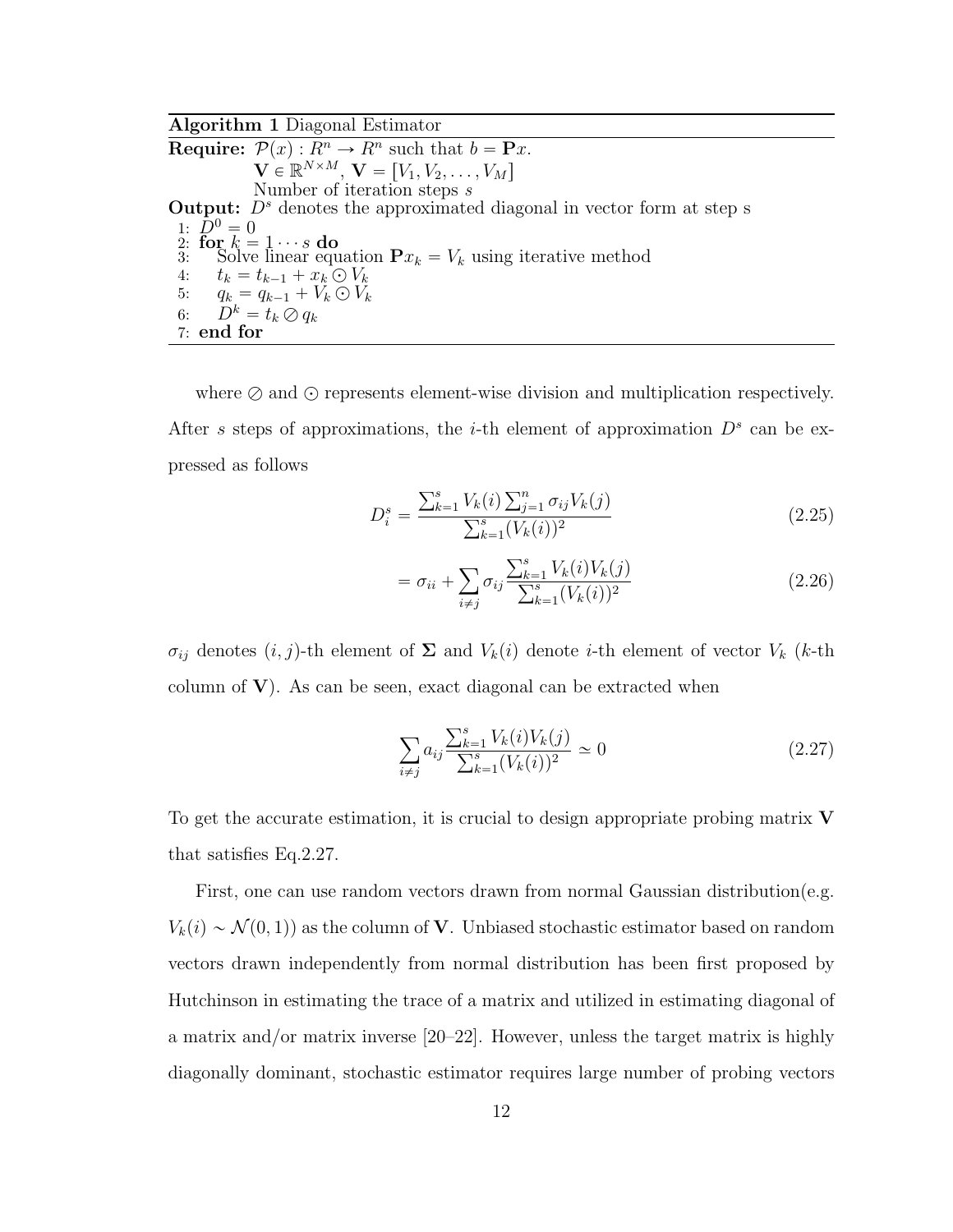to attain high accuracy solution. Bekas et al. utilized columns of Hadamard matrix instead of random vectors to overcome this, however, its effectiveness are limited to the case where the target matrix is banded.

More sophisticated version of estimator exploits the sparsity pattern of target matrix and graph coloring algorithm [\[22](#page-43-8)[–24\]](#page-43-9). Given the sparsity pattern of a matrix, adjacency graph  $\mathcal{G} = (\mathcal{V}, \mathcal{E})$  can be constructed where an edge between vertex i and j exists  $(\{i, j\} \in \mathcal{E})$  only when  $a_{i,j}$  in target matrix is non-zero. Then using graph coloring algorithm, the vertexes can be 'colored' such that each vertex and its neighboring vertexes have different colors.

<span id="page-21-1"></span>

<span id="page-21-0"></span>FIGURE 2.2: Example sparsity pattern of matrix with neighbor N

Fig [2.2](#page-21-0) shows example sparsity pattern of a matrix. Sparsity pattern of the coavariance matrix can also provide additional information. For example, if the covariance matrix has a sparsity pattern similar to that of Fig[.2.3.1,](#page-21-1) this suggests that the each element is correlated only with its horizontal and vertical neighbors. Also, such sparsity pattern in precision matrix, implies that the underlying model is thin-plate model GMRF.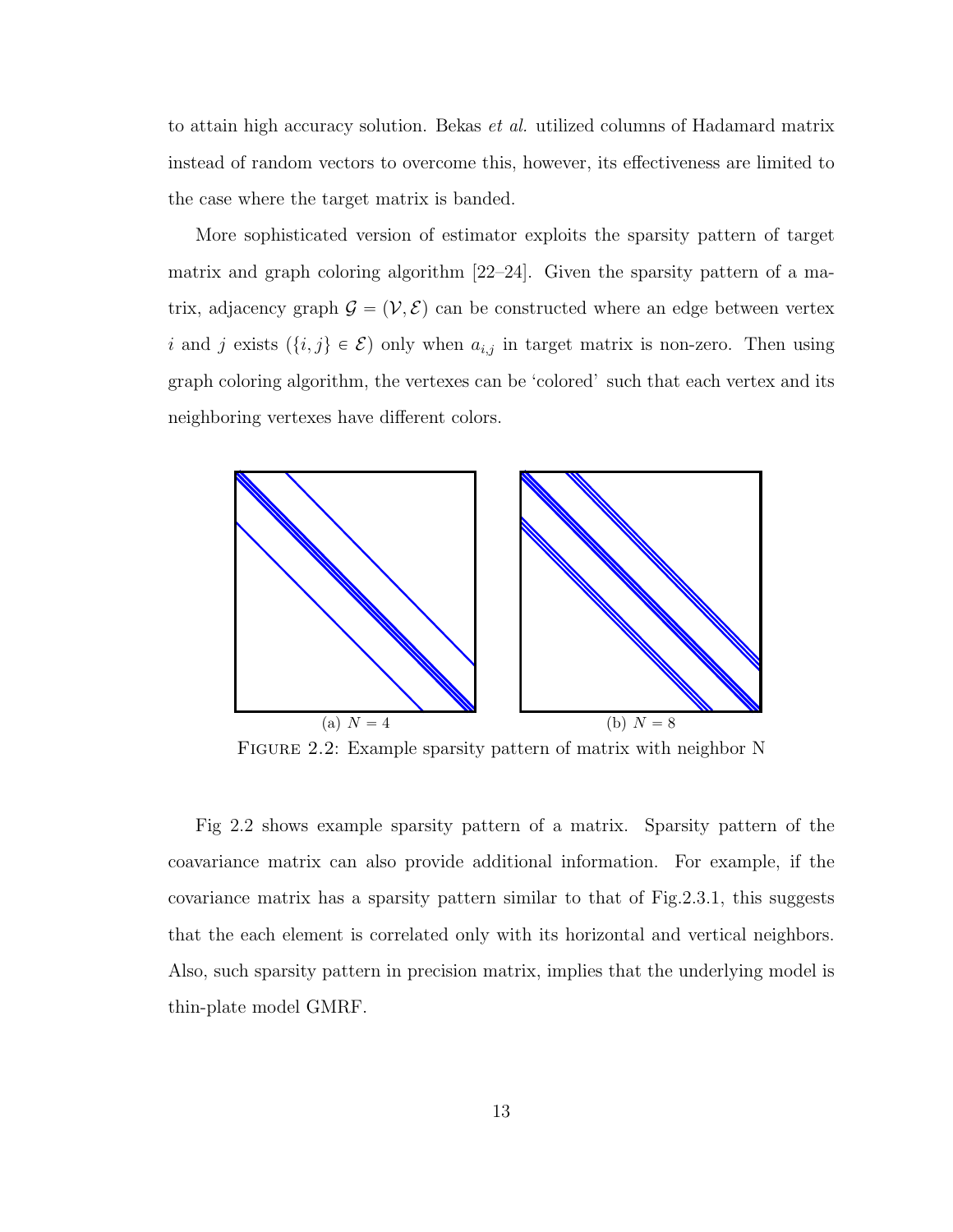

<span id="page-22-0"></span>Figure 2.3: Colored adjacency graph on Cartesian grid with neighbor N

In Fig[.2.3,](#page-22-0) colored adjacency graph corresponding to each case in Fig [2.2](#page-21-0) is illustrated. It is important to note that the number of the colors used in Fig. [2.3](#page-22-0) is the minimum. However, in general cases, finding the minimum number of colors required to color a given adjacency graph is known to be an NP-hard problem [\[25\]](#page-44-0). Once the coloring is done, the probing matrix  $V$  can be constructed as follows:

$$
V_c(i) = \begin{cases} \rho & \text{if } Color(i) = c \\ 0, & \text{otherwise} \end{cases}
$$
 (2.28)

for values of  $\rho$ , Tang used 1 and Malioutov used  $\pm 1$ . Although both method estimate diagonal reasonably well in practice, the method proposed by Malioutov *et. al* has clear advantage since it provides unbiased estimate of diagonal. Tang's method, however, are biased and also prone to error especially when the off diagonal elements do not decay fast enough.

In theory, computation for each probing vector can be done independently in parallel, and by using iterative solver (e.g. Conjugate gradient) estimation can be done efficiently even on very large scale problem.

While the diagonal of covariance are used the most in many situation, it is often advantageous to compute the off-diagonal elements as well. In this work, we propose a simple extension to existing methods that enables us to estimate off-diagonal element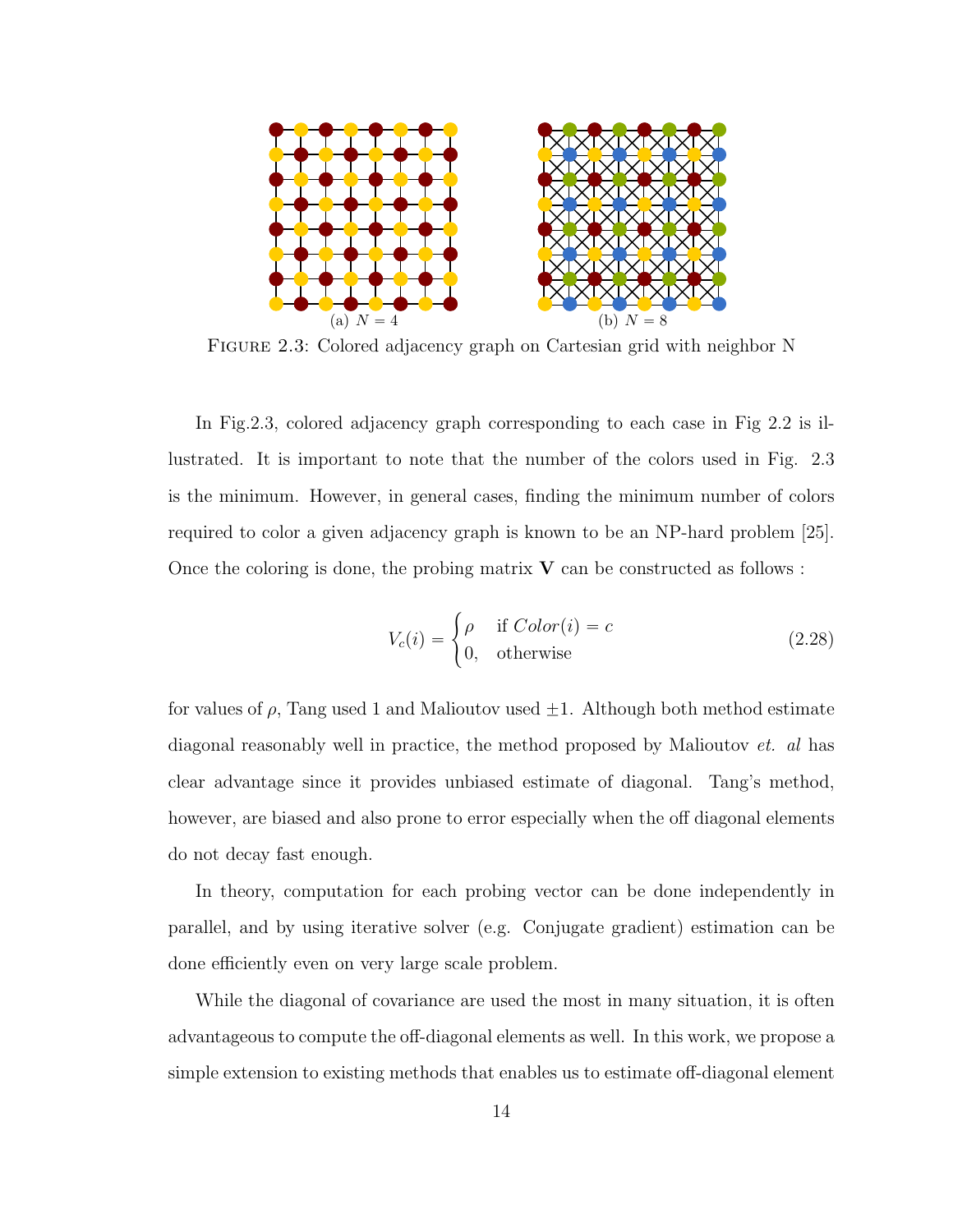of the matrix inverse without additional cost.

Recall that in original estimator using low-rank matrix, probing matrix  $V$  are chosen so that the numerator on the second term in Eq[.2.26](#page-20-2) converges to zeros for off-diagonal element (e.g.  $\sum_{k=1}^{s} V_k(i) V_k(j) = 0$ ). If we can somehow make  $\sum$  $\sum_{k=1}^{s} V_k(i) V_k(i) = 0$  and  $\sum_{k=1}^{s} V_k(i) V_k(j) \neq 0$  for some  $(i, j)$  pair, we can then extract off-diagonal element, instead of diagonal elements. In order to achieve this without changing probing matrix, we will use shifted vector  $V_k^{[m]}$  $\kappa^{[m]}$  in component-wise multi-plication on step 4, and 5 in Algorithm[.1](#page-20-0) where  $V_k^{[m]}$  $k^{[m]}$  can be obtained by shifting up the  $V_k$  vector element-wise by m.

$$
D_{[m],i}^{s} = \frac{\sum_{k=1}^{s} V_k^{[m]}(i) \sum_{j=1}^{n} \sigma_{ij} V_k(j)}{\sum_{k=1}^{s} V_k^{[m]}(i) V_k(i)}
$$
(2.29)

$$
= \frac{\sum_{k=1}^{s} V_k(i+m) \sum_{j=1}^{n} \sigma_{ij} V_k(j)}{\sum_{k=1}^{s} V_k(i+m) V_k(i)}
$$
(2.30)

$$
= \sigma_{i,i+m} + \sum_{j \neq i+m} \sigma_{ij} \frac{\sum_{k=1}^{s} V_k(i+m)V_k(j)}{\sum_{k=1}^{s} V_k(i+m)V_k(i)}
$$
(2.31)

Since the computation bottle neck in this algorithm is in solving linear equation  $\mathbf{P}x = V_k$ , extracting off-diagonal elements can be done at the same time with diagonal elements at very little additional cost.

#### <span id="page-23-0"></span>2.3.2 Sampling based Monte-Carlo Estimator

Posterior covariance matrix can be estimated using Monte Carlo estimator once we have samples drawn from this posterior distribution. While it is difficult to sample directly from the complex Gaussian posterior distribution, Papandreou showed that one can efficiently sample it by perturbing independent factors from distribution [\[26,](#page-44-1) [27\]](#page-44-2). Fig.?? describes algorithm for drawing samples  $\tilde{\mathbf{z}} \sim \mathcal{N}(0, \Sigma)$  from the posterior distribution Eq[.2.7](#page-13-2) ( $\Sigma = (H^{\top}BH + D^{\top}AD)^{-1}$ ) using perturbation.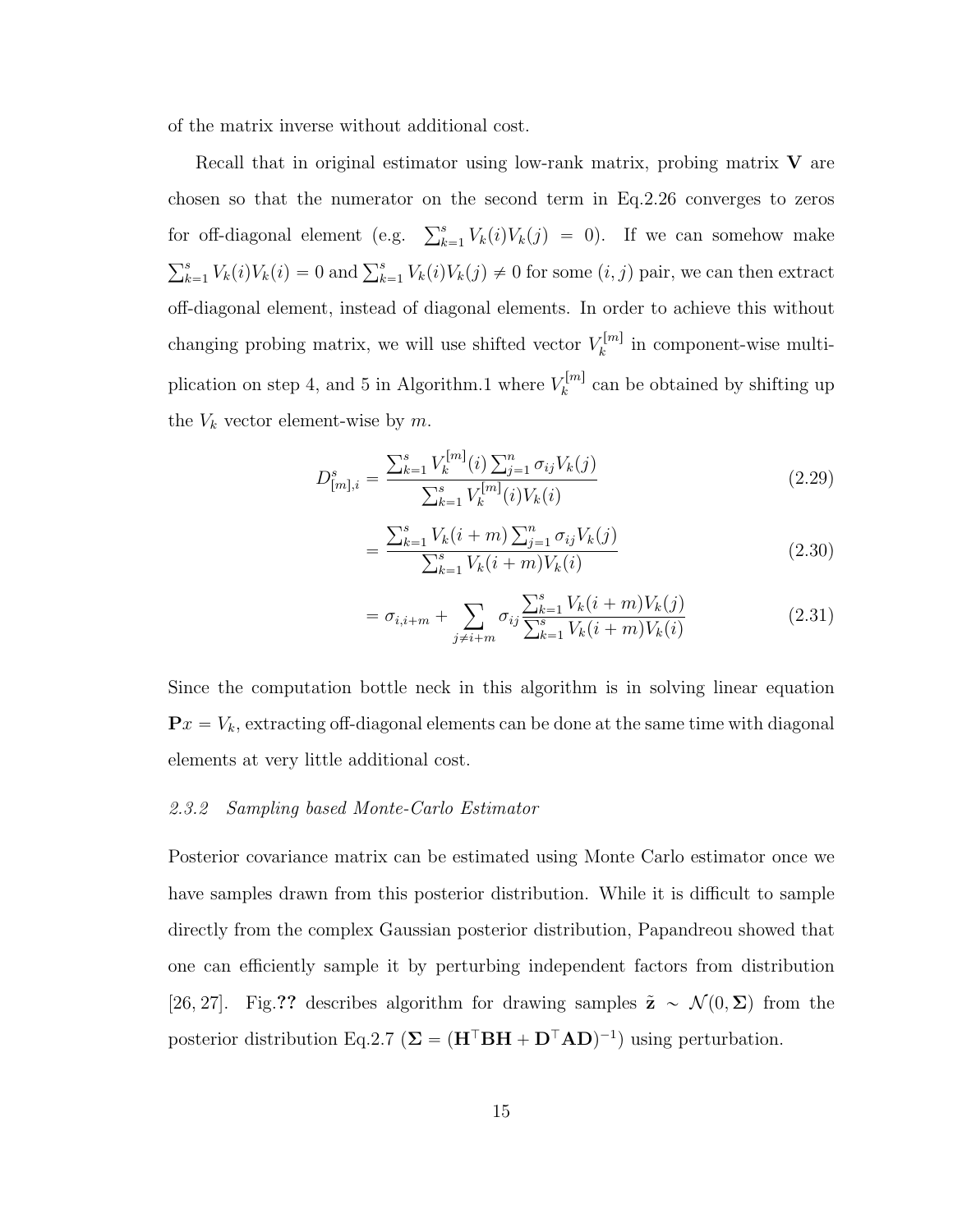

samples from both of the distributions  $\mathcal{N}(0, \mathbf{B})$  and  $\mathcal{N}(0, \mathbf{B})$  can be drawn easily since both **B** and **A** are diagonal. Linear system  $\Sigma^{-1}z_i = w_i$  can be solved using preconditioned conjugate gradient method [\[7\]](#page-42-7). Once the samples  $\tilde{\mathbf{z}} \sim \mathcal{N}(0, \Sigma)$  are drawn, Monte Carlo estimator for the posterior covariance matrix can be computed as follows:

<span id="page-24-1"></span>
$$
\hat{\Sigma} = \frac{1}{N} \sum_{i=1}^{N} z_i z_i^{\top}
$$
\n(2.32)

As with previous methods, sampling based estimator also yields unbiased estimation and is highly scalable and parallelizable since each sample can be drawn independently and processed in parallel. Since the variance estimate follows chi-square distribution with degree of freedom equal to the number of samples  $N_s$ , its relative error  $r = \sqrt{\frac{2}{N}}$ b  $\frac{2}{N_s}$  is independent from the problem size.

#### <span id="page-24-0"></span>2.4 Experimental Design

As discussed in Ch[.2.3,](#page-18-0) the ability to estimate the elements in the covariance matrix can be used in Bayesian sequential experimental design. In CT imaging, sequential experimental design can be applied to optimize the sampling scheme where given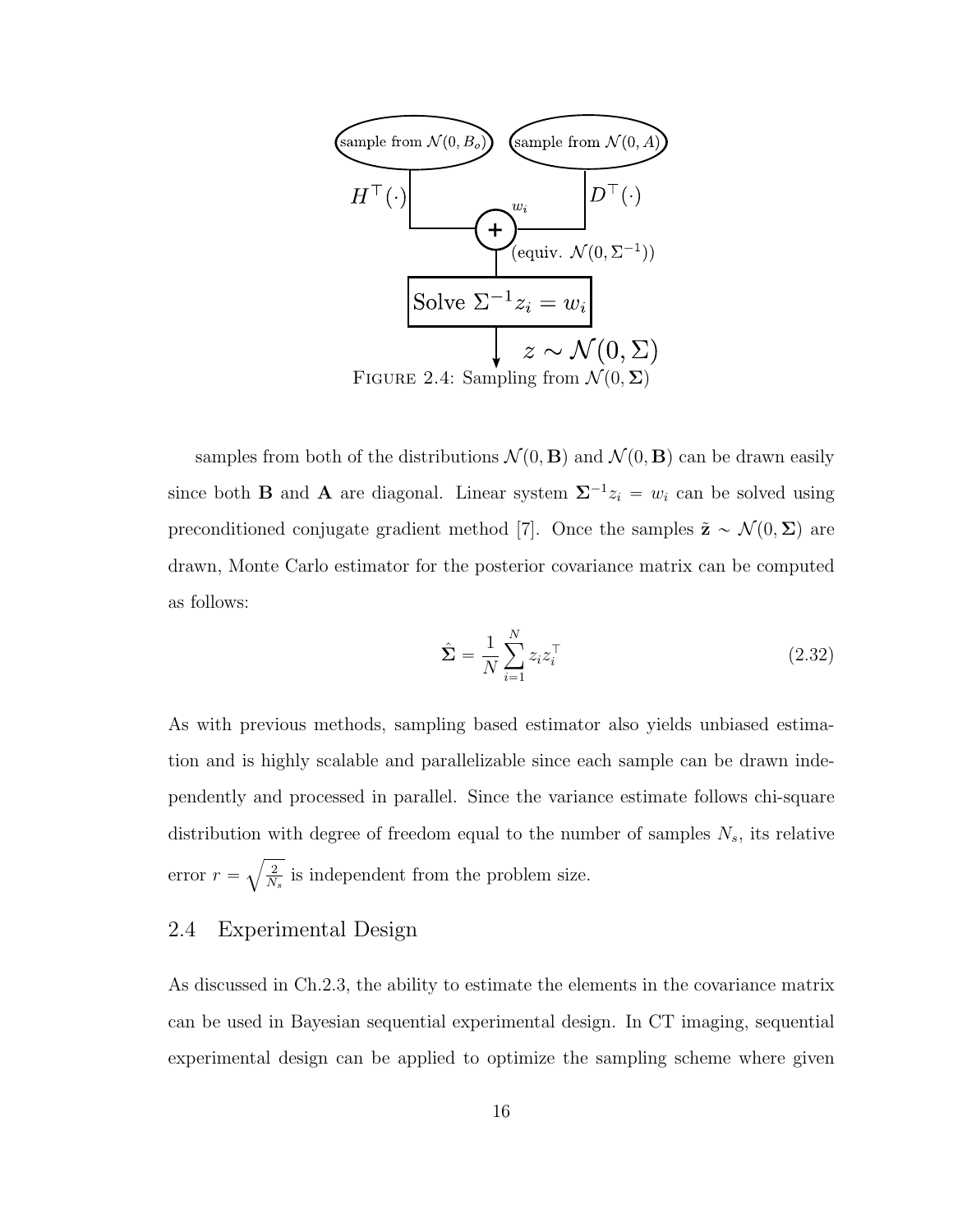the present data measurement system  $H_{old}$ , most useful set of measurement  $H_{new}$ can be chosen. The term 'usefulness 'can vary depending on the context. Here, the usefulness (score) of the determined by the information gain.

$$
IG(\mathbf{y}_{\text{new}}) := \mathcal{H}(p(\mathbf{x}|\mathbf{y}_{\text{old}})) - \mathcal{H}(p(\mathbf{x}|\mathbf{y}_{\text{old}}, \mathbf{y}_{\text{new}}))
$$
(2.33)

<span id="page-25-0"></span>
$$
= \log \left| \mathbf{B}_{\mathbf{new}}^{-1} + \mathbf{H}_{\mathbf{new}} \boldsymbol{\Sigma}_{\mathit{old}} \mathbf{H}_{\mathbf{new}}^{\top} \right| + \log \left| \mathbf{B}_{\mathbf{new}} \right| \tag{2.34}
$$

$$
= \log |\mathbf{\Phi}^{-1}| + \log |\mathbf{B}_{\text{new}}| \tag{2.35}
$$

Information gain in Eq[.2.34](#page-25-0) measures the decrease in entropy of the system after new measurement are taken into the model, and among candidates of new measurement system  $H_{new}$ , one that maximizes information gain will be taken and appended to the system H. This process of maximizing the determinant of information matrix is often called Bayesian D-optimality. Other criteria such as Bayesian A-optimality (trace of information matrix) can also be used. However, the computation of information gain often difficult for large system due to posterior covariance  $\Sigma$  inside the determinant.

Here, we will utilize the sampling based posterior variance estimator proposed by Papandreou *et. al* [\[27\]](#page-44-2) to estimate information gain. Given the samples  $\tilde{s} \sim$  $\mathcal{N}(0, \mathbf{\Phi}^{-1})$  one can estimate  $\log |\mathbf{\Phi}|$  using following relationship

$$
\mathbb{E}\left[\exp\left(\frac{1}{2}\tilde{\mathbf{s}}^{\top}(\mathbf{\Phi}-\mathbf{P})\tilde{\mathbf{s}}\right)\right] = \frac{1}{2}\frac{|\mathbf{\Phi}|}{|\mathbf{P}|}\tag{2.36}
$$

for some matrix **P** that approximates  $\Phi$  reasonably well. Using sample mean, this becomes

$$
\frac{1}{N_s} \sum_{i}^{N_s} \exp\left(\frac{1}{2} \tilde{s}_i^{\top} (\boldsymbol{\Phi} - \mathbf{P}) \tilde{s}_i\right) \simeq \frac{1}{2} \frac{|\boldsymbol{\Phi}|}{|\mathbf{P}|}
$$
(2.37)

$$
\log |\mathbf{\Phi}| \simeq \log |\mathbf{P}| - 2 \log N_s - 2 \log \sum_{i}^{N_s} \exp \left( \frac{1}{2} \tilde{s}_i^{\top} (\mathbf{\Phi} - \mathbf{P}) \tilde{s}_i \right) \tag{2.38}
$$

Gaussian samples  $\tilde{s} \sim \mathcal{N}(0, \Phi^{-1})$  can be drawn by adding two sample drawn and perturbed independently. This process is described in Fig[.2.5](#page-26-0)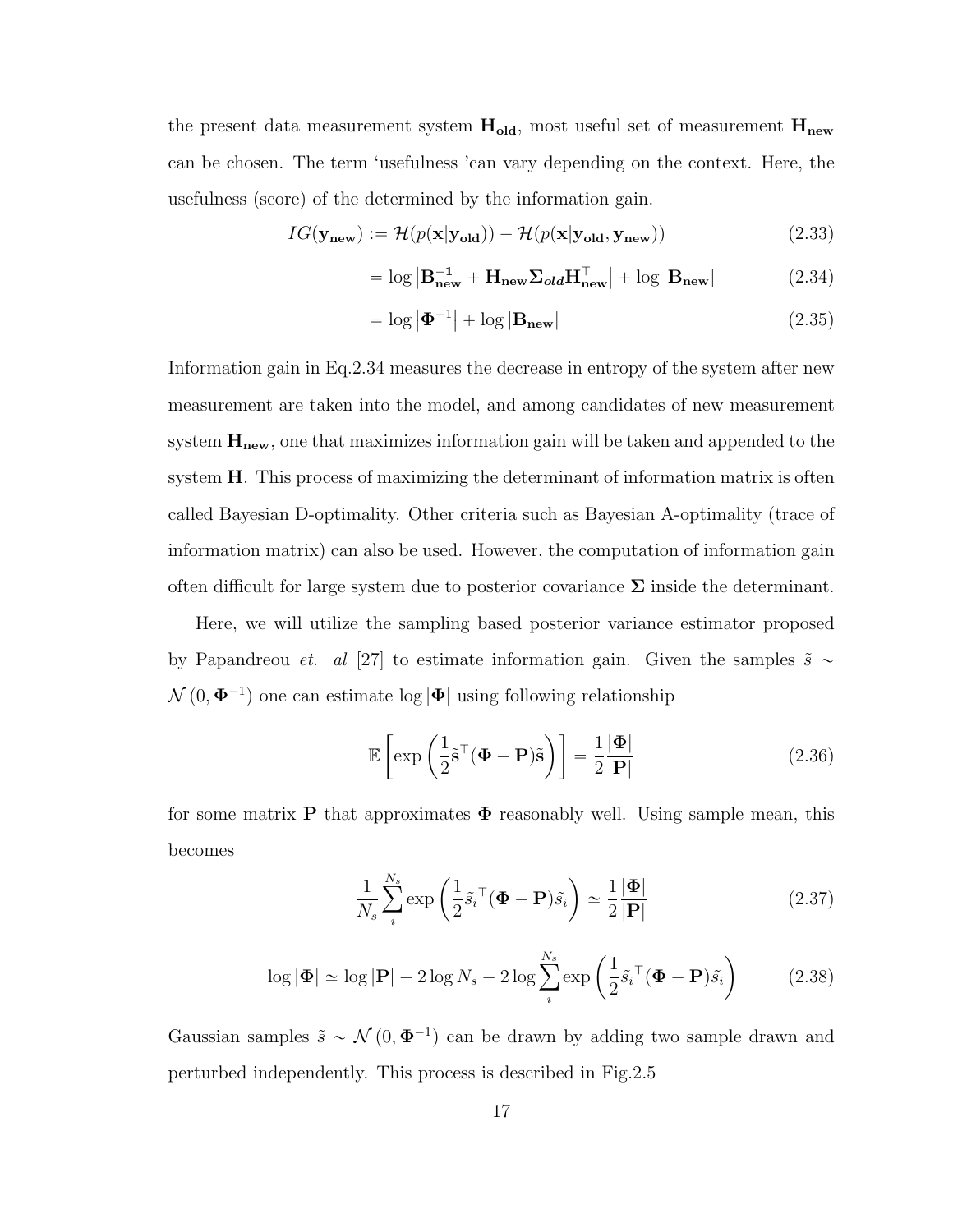

<span id="page-26-0"></span>where sampling from  $\mathcal{N}(0, \Sigma)$  can be done using algorithm in Fig[.2.4](#page-24-1) and sampling from  $\mathcal{N}(0, \mathbf{B}^{-1})$  is trivial as **B** is diagonal.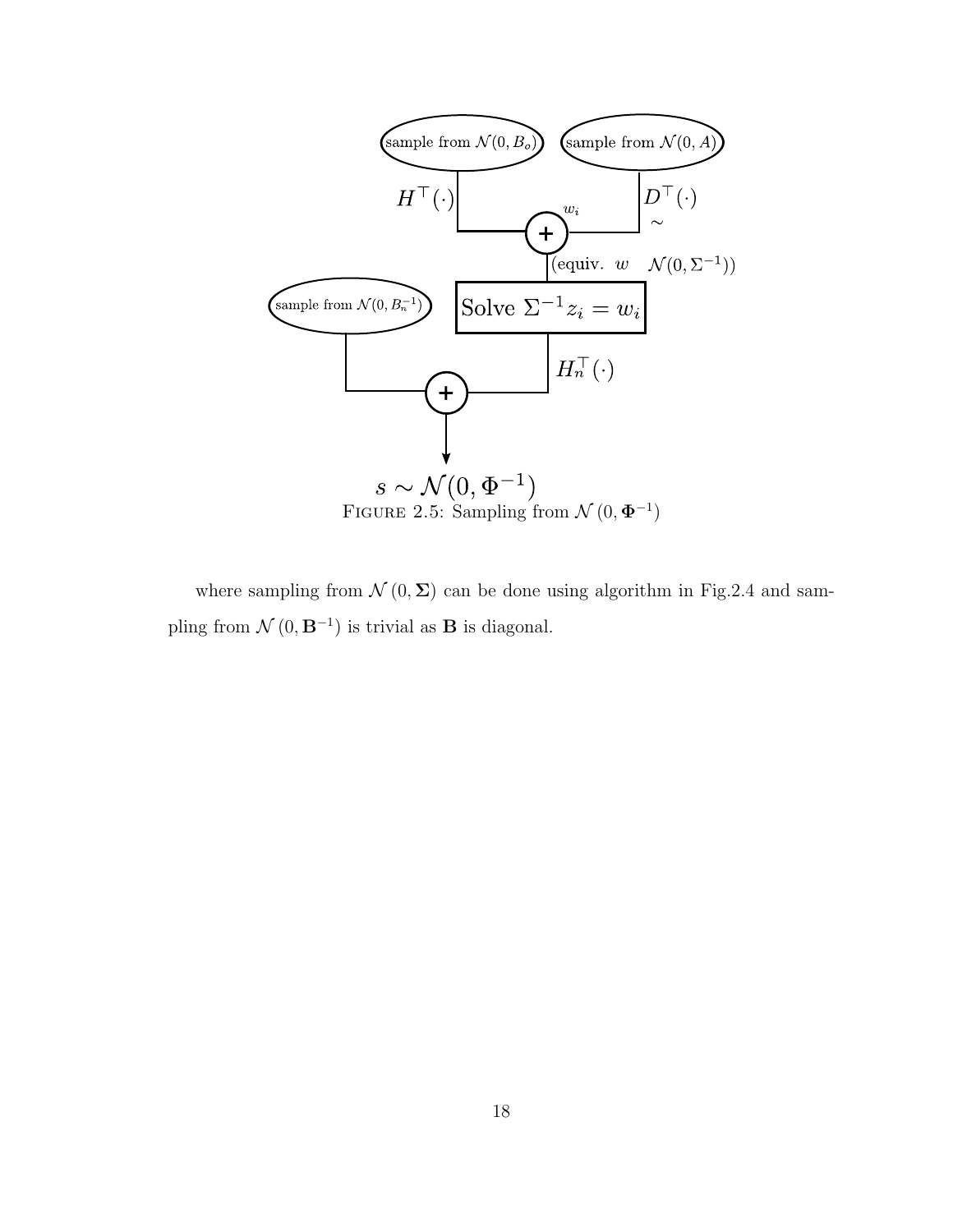### Results

3

<span id="page-27-0"></span>Using proposed algorithms, we solve CT imaging problems where measurements are taken from 2D fan-beam CT system. All matrix-vector multiplications and forward/backward projection implemented using the Siddon's algorithm are implemented using CUDA C. The system we used throughout the experiment is equipped with 4 Intel(R) Xeon(R) CPU E7-4820  $\omega$  2.00GHz and NVIDIA Kepler GK110 graphical processing unit.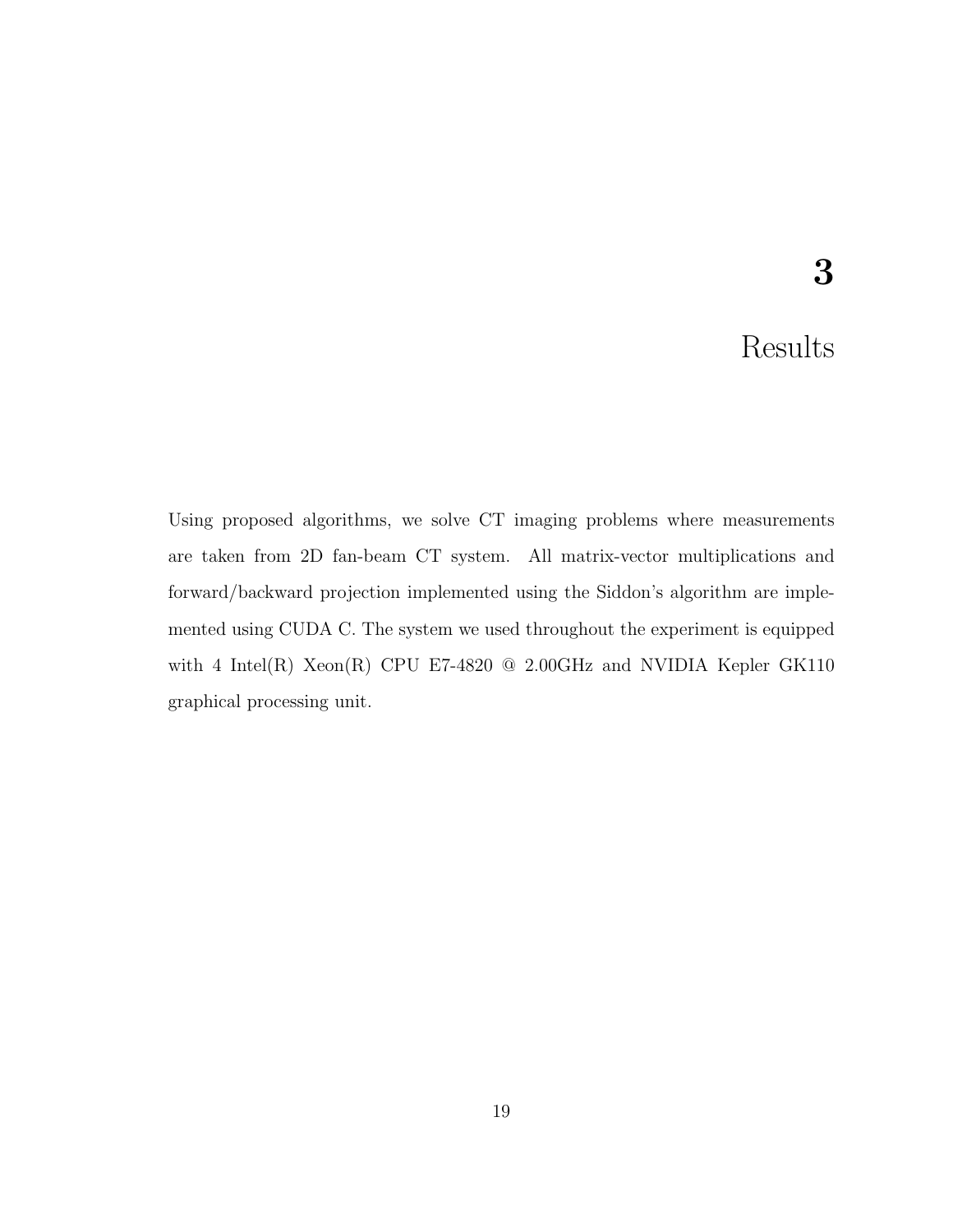#### <span id="page-28-0"></span>3.1 Experimental Setup



<span id="page-28-2"></span>Figure 3.1: 2D CT system geometry

Fig[.3.1](#page-28-2) describes geometry of 2D fan-beam CT system. Each pixel in image domain contains discretized attenuation coefficient relative to water.

#### <span id="page-28-1"></span>3.1.1 Datasets

Throughout the work, two datasets are used to test and analyze the result. The first dataset is the synthetic image with circular image domain.



<span id="page-28-3"></span>FIGURE 3.2: Synthetic image and % of non-zero terms

Synthetic image have circular region of varying size and attenuation inside the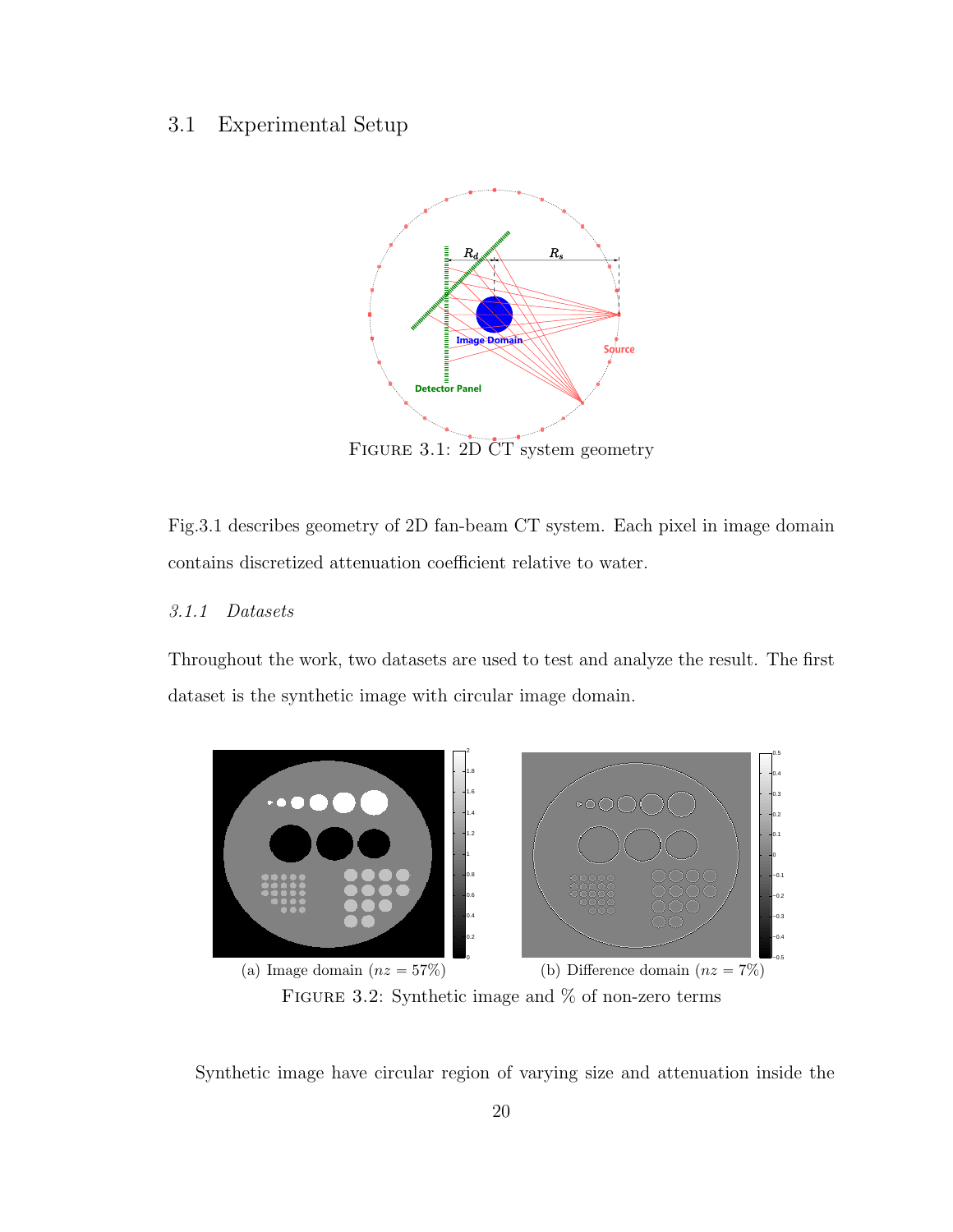image domain. The image is not sparse in its native basis (i.e pixel domain), however, it does have sparse representation which can be obtained using difference operator described in Eq[.2.24.](#page-16-0) In synthetic image reconstruction system, total of 360 source locations are even spread around the image and the number of detectors per each source was 780 ( $M = 280, 800$ ). log-transformed measurement using synthetic was obtained by using forward matrix to computed line-integral  $H_i\mathbf{x}$  along each ray then adding zero mean Gaussian noise with variance  $\sigma_i^2 = \frac{\exp(-H_i \mathbf{x})}{I_0}$  $\frac{-H_i(\mathbf{x})}{I_0}$  independently.

The second data set we used is an experimental data taken from Experimental x-ray Lab at Duke university. The target object is an acrylic glass phantom with linear attenuation coefficient value 1.5 times higher than that of water. The glass phantom contains clusters of rods with different size. The x-ray source specifications are 60kVp, 50mA, 25ms and a 0.55mm Cerium filter was used. Measurements were taken from 360 views, each with 1780 detectors.

#### <span id="page-29-0"></span>3.2 Forward/Backward Projection

Forward/backward projections based on Siddon's method are implemented on both C and CUDA C code. For GPU parallelization, each ray is assigned to a single thread. Number of blocks and thread has been optimized to achieve maximum occupancy. Time required to perform forward/backward projection on each implementation is reported on Table[.3.1.](#page-29-1) Times are measured by performing each operation 100

<span id="page-29-1"></span>

|                     |            | CPU(C)     | GPU (CUDA)   |
|---------------------|------------|------------|--------------|
| H                   | Time(s)    | 2.42       | 0.022        |
|                     | Gain       | $\times 1$ | $\times$ 110 |
| $\mathbf{H}^{\top}$ | Time $(s)$ | 2.56       | 0.022        |
|                     | Gain       | $\times$ 1 | $\times$ 115 |

Table 3.1: Time required to perform forward/backward operation

times on each implementation and taking average. While the result from CPU C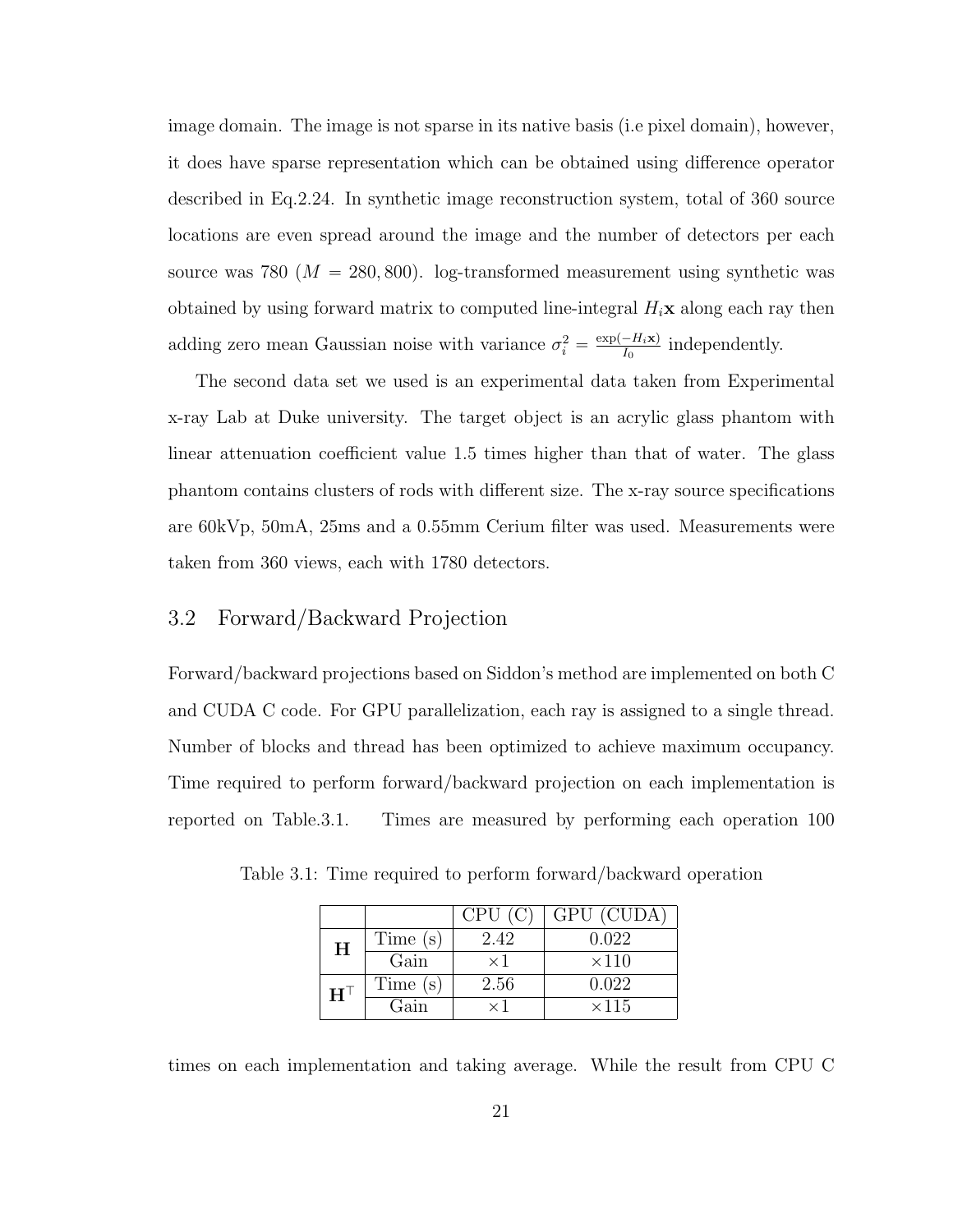implementation doe not employ any sort of parallelization and therefore this result may not be a fair comparison, GPU implementation speeds up the entire operation by more than hundredfold which is still more than 3 times faster than theoretical maximum speed achievable using entire 32 cores of our system. Also, the RMSE of the resulting vectors between two implementation was in the order of  $10^{-4}$ .

#### <span id="page-30-0"></span>3.3 Synthetic Data Reconstruction

To examine the behavior of the proposed model, we first tested algorithm on small size synthetic images. On this test, entire reconstruction algorithm was implemented on CPU and instead of estimating variance, full covariance matrix was obtained using matrix inversion via Cholesky decomposition. SBL reconstruction is then compared to the most common analytical reconstruction algorithm: filtered-back-projection (FBP). 50 EM iterations have been performed to the final image.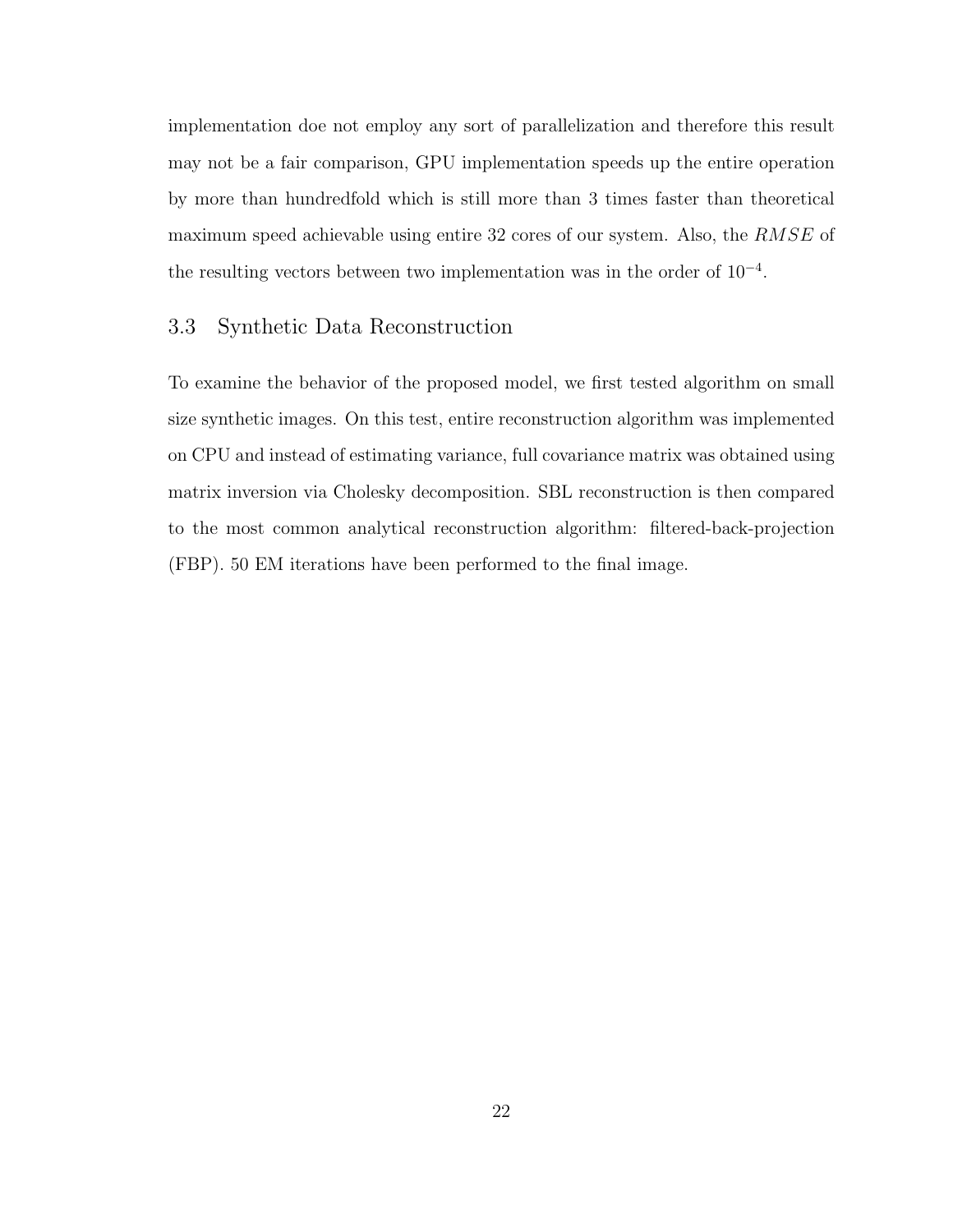

<span id="page-31-0"></span>Figure 3.3: Synthetic data reconstruction

Compared to FBP reconstruction, SBL reconstruction had less noise and the edges were sharp which suggest that piecewise-smoothness enforcing property of the proposed prior. This is more evident in cross-sectional view of reconstruction Fig[.3.4](#page-32-0)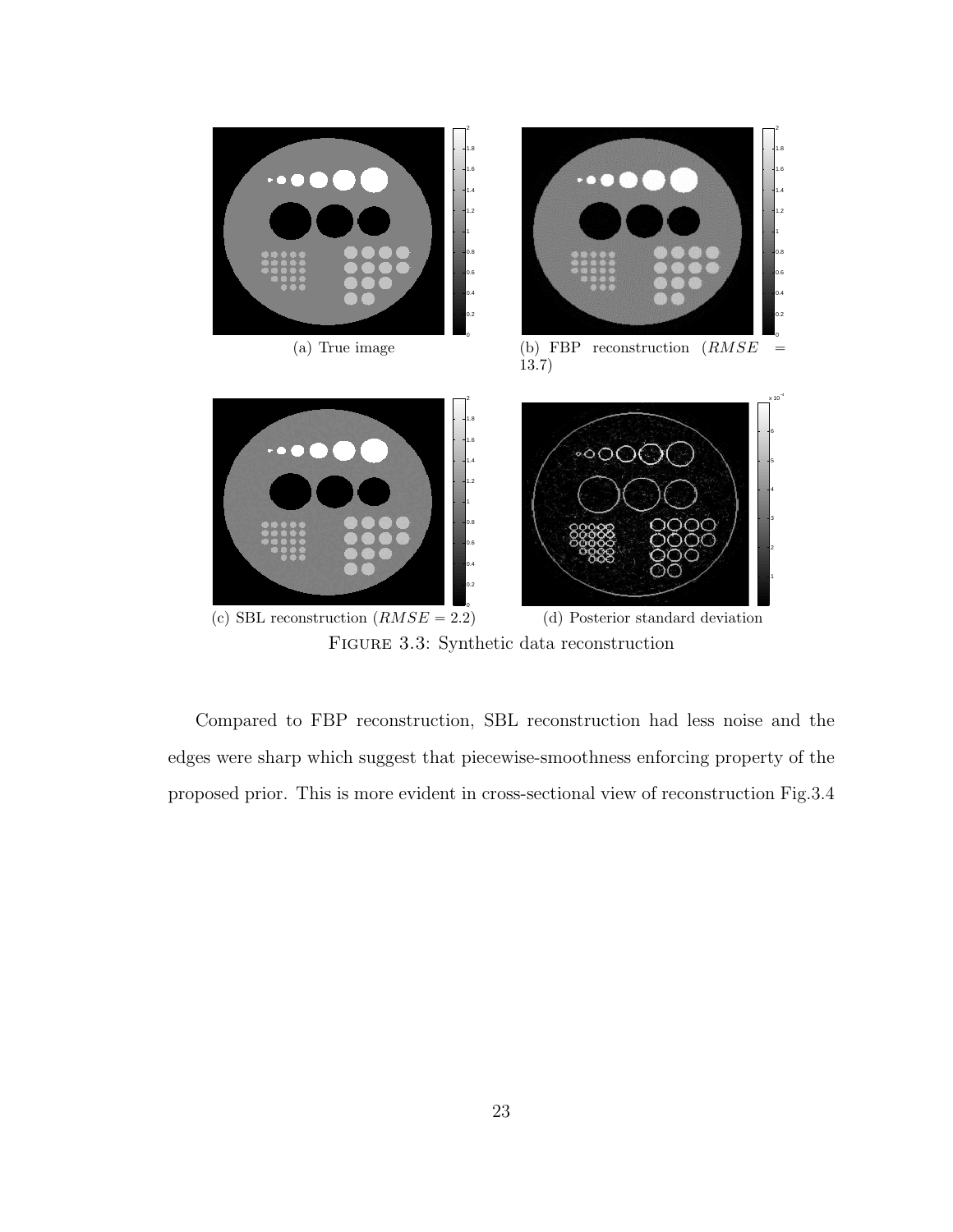

<span id="page-32-0"></span>Figure 3.4: Cross-sectional view of synthetic data reconstruction

It is also important to note that even on first few iterations where the hyperparameter  $\alpha$  are not yet optimized, SBL performed better than FBP.



<span id="page-32-1"></span>FIGURE 3.5: SBL reconstuction after 1 iteration  $(RMSE = 4.2)$ 

It is known that analytic FBP reconstruction suffer from streaking artifacts when the measurements are noisy and incomplete while SBL reconstruction using wavelet is relatively robust to incomplete dataset and thereby applicable to compressed sensing in CT [\[1,](#page-42-1)[28\]](#page-44-3). Measurements have been subsampled by the factor of 4 by choosing 90 view locations uniformly around the image. Result Fig[.3.6](#page-33-1) shows clear advantage of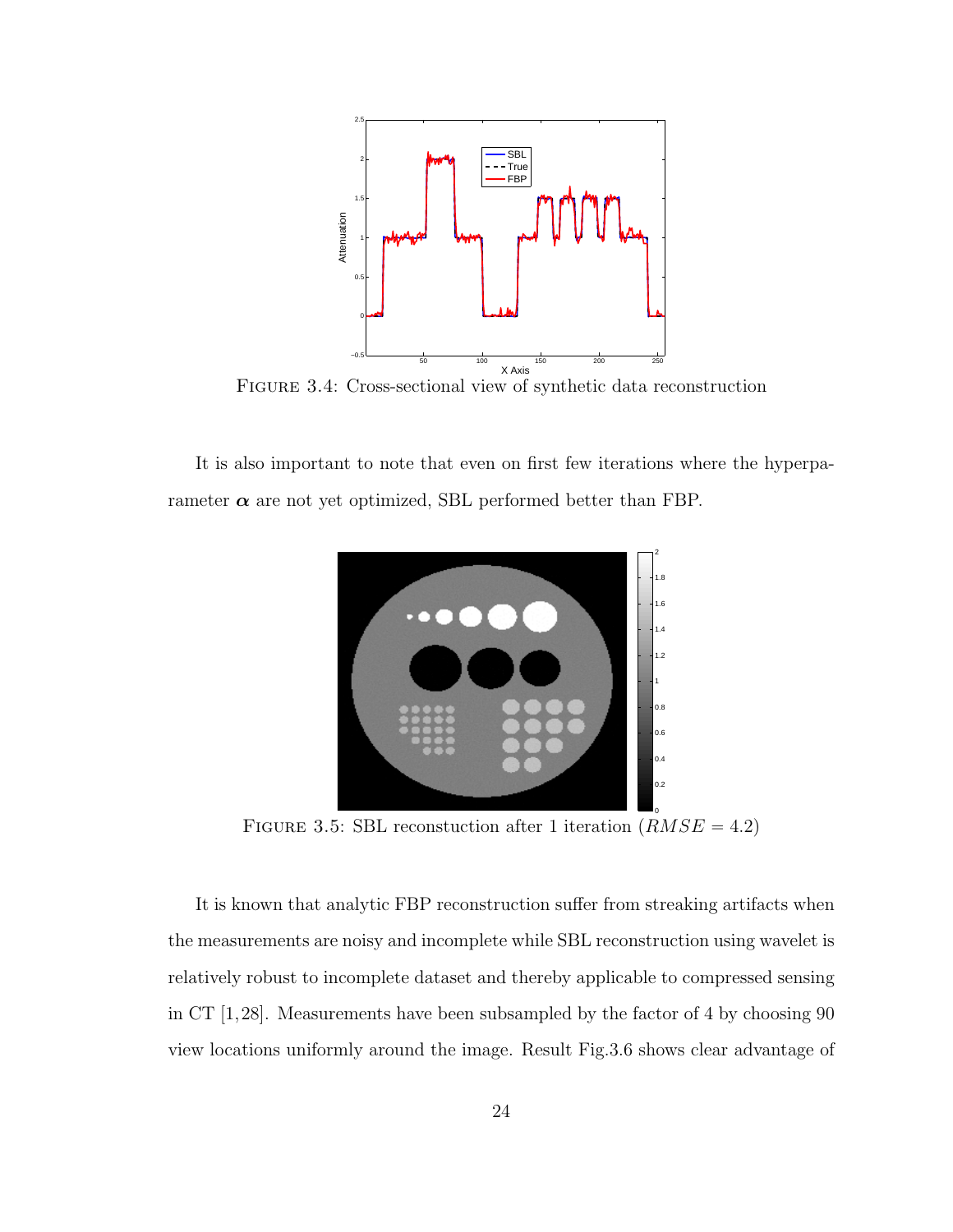SBL based reconstruction over FBP algorithm and together with the other results, could be used justify our selection of the difference prior.



<span id="page-33-1"></span>FIGURE 3.6: Synthetic data reconstruction with view subsampling  $(1/4 \text{ views})$ 

#### <span id="page-33-0"></span>3.4 Variance Estimation

Two classes of diagonal estimator have been implemented on GPU and their performance is evaluated. In diagonal estimator based on low-rank probing matrix, following probing matrix were used: (1) stochastic estimator proposed by Tang *et. al* [\[22\]](#page-43-8);  $(2)$  graph coloring method using with indicator variable  $(0,1)$  [\[22\]](#page-43-8); (3) graph coloring method using i.i.d random variable  $\rho = \pm 1$  proposed by Malioutov [\[23,](#page-43-10)[24\]](#page-43-9) In all implementation, linear equation  $\Sigma \mathbf{x}_k = V_k$  was solved using preconditioned conjugate gradient on GPU. For the preconditioner **M**, Jacobi preconditioner **M** =  $diag^{-1}(\Sigma)$ was used.

While the stochastic estimator and the sampling based diagonal estimators can be implemented straightforwardly, both of the graph coloring method requires one to know a priori the general sparsity pattern of the target matrix. Although our prior precision matrix follow GMRF with length 2 on Cartesian Grid, unlike the work in [\[23,](#page-43-10) [24\]](#page-43-9), our observation is not localized and therefore the sparsity pattern of posterior covariance matrix could not be estimated solely based on prior precision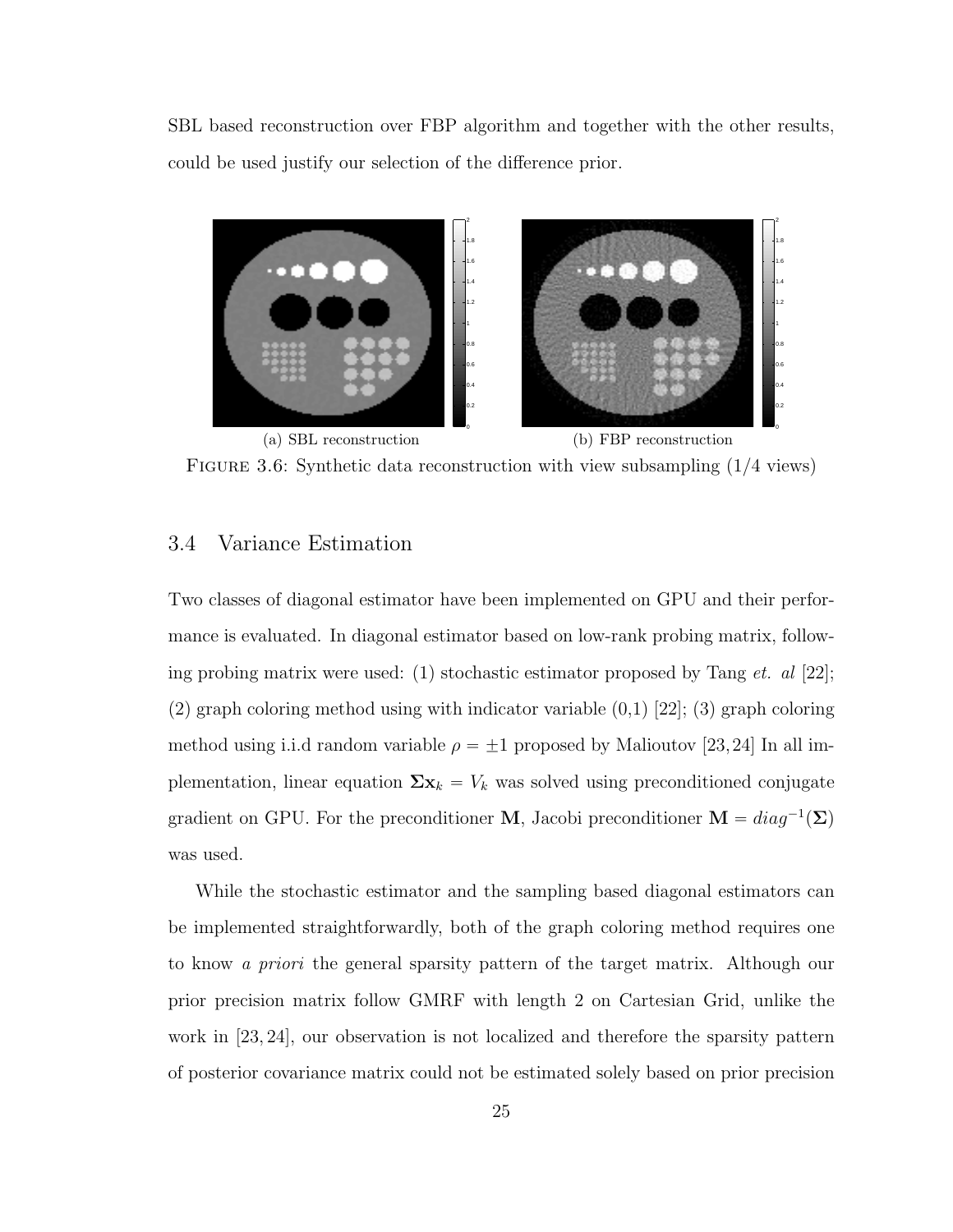matrix. To examine the sparsity pattern of the covariance matrix, full covariance matrix has been obtained from small-scale synthetic data.



<span id="page-34-0"></span>Figure 3.7: 2D and plot representation of a column of full covariance matrix

Fig[.3.7](#page-34-0) shows a value of a column of a covariance matrix. As can be seen, covariance matrix is diagonally dominant, in other words, it has high variance term and the covariance decays rapidly as the separation between pixels increase. Also, outside the small localized region around the target pixel, covariance is very small or near zero. While this may provide general idea on how the sparsity pattern of full covariance matrix may look like, it is difficult to infer exact correlation length would be. Therefore instead of using standard graph coloring algorithm to find minimum number of required colors, we used  $n_c \times n_c$  patch with  $N_s (= n_c^2)$  different colors so that within those patches, all pixels are assigned to a different colors.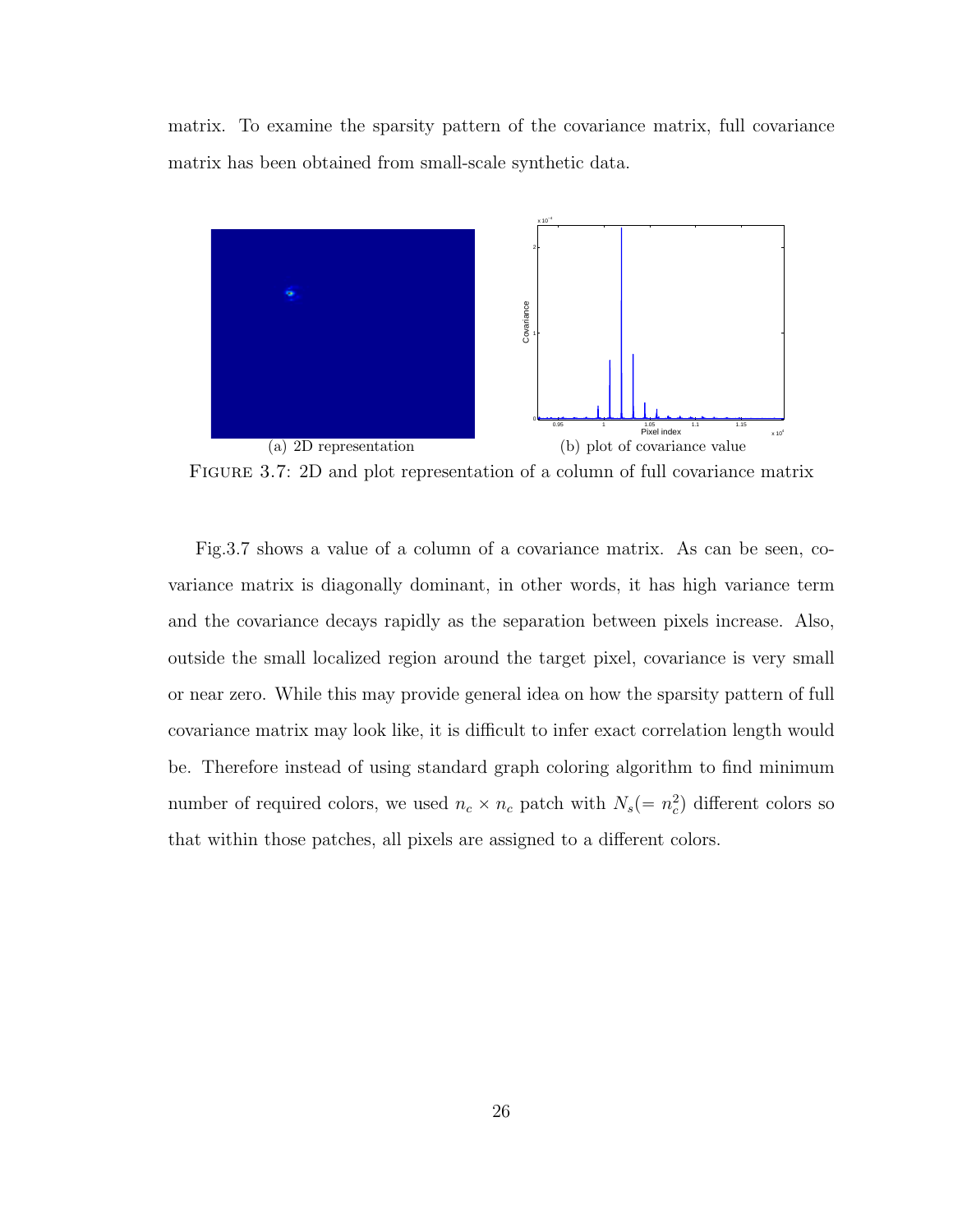

<span id="page-35-0"></span>Figure 3.8: Performance of diagonal estimator at different EM iterations

Fig[.3.8](#page-35-0) shows the relative error of each variance estimator compared to direct matrix inversion vs. number of vectors/samples used. Here, blue line(Graph) corresponds to graph coloring method proposed by Tang, and black (Graph+binary) line corresponds Malioutov's method using  $\pm 1$  as a color indicator variable. The performance of graph coloring based estimators are expected to deteriorate at the initial iterations as initially,  $\alpha$  are initialized to 0.1, and the structure of covariance matrix depends largely on  $H<sup>+</sup>BH$  term which is not localized and therefore can not exploit the sparsity pattern. However, on later iterations,  $\alpha$  grows and  $\mathbf{D}^\top \mathbf{A} \mathbf{D}$ becomes dominant term and the sparsity pattern is now becomes evident, making graph coloring based estimator preferable to other approaches. In addition to low error rate, graph coloring based estimator have other two other advantages. First, the preconditioned conjugate gradient involved in solving linear equation  $\Sigma \mathbf{x}_k = V_k$ converges much faster on graph-coloring based estimator (Fi[g3.9\)](#page-36-0). This can be explained by the fact that a column of probing matrix  $\bf{V}$  only contains small number of non-zero elements ( $\#nz = \frac{N}{N}$  $\frac{N}{N_s}$ .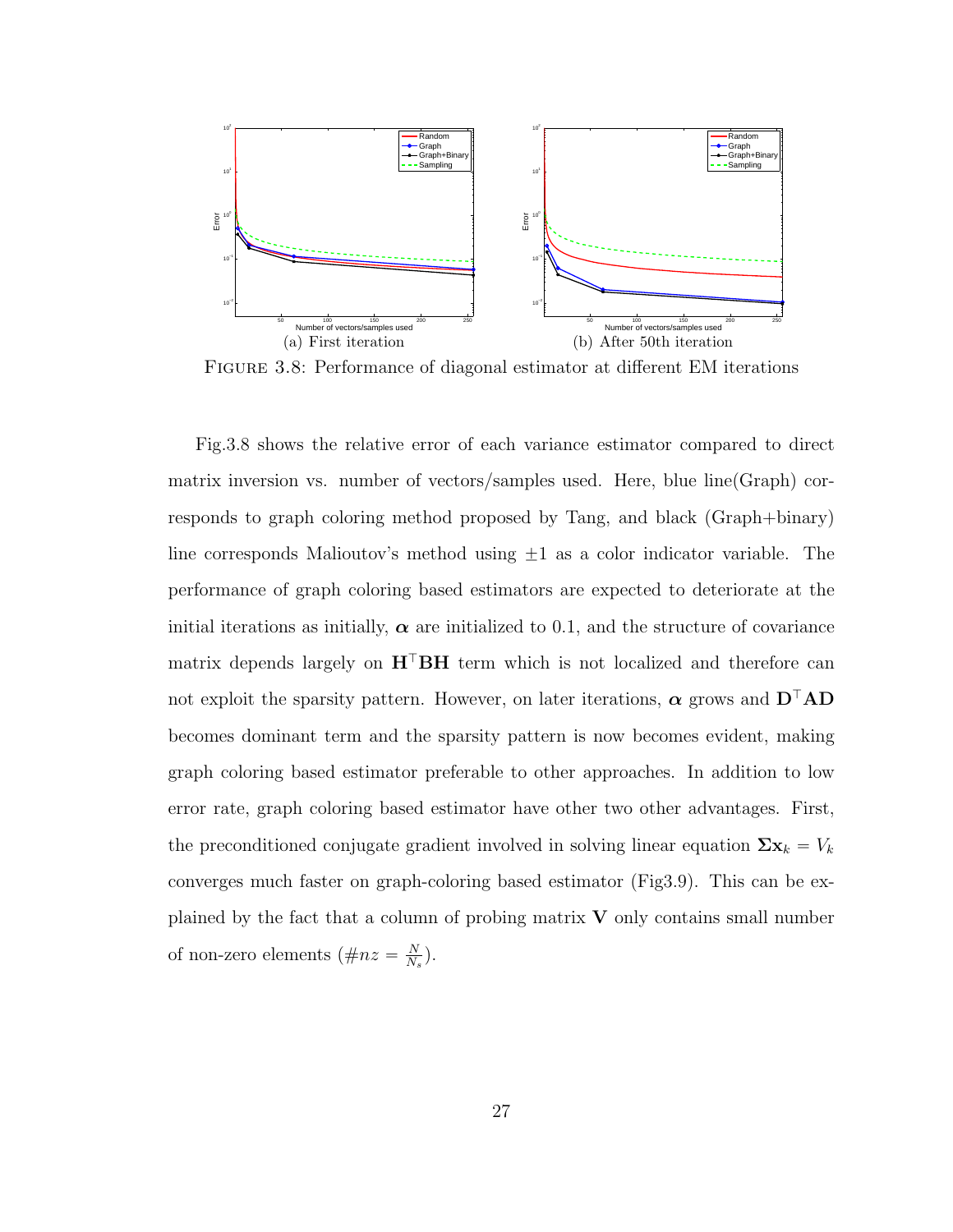

<span id="page-36-0"></span>FIGURE 3.9: Number of CG iterations required for different number of vectors/samples

Second, while the convergence rate of error is inversely proportional to  $\sqrt{N_s}$  for all techniques, on graph-coloring based estimator, the number of CG iterations decreases when more colors are used. Fig[.3.10](#page-36-1) shows the number of CG iteration required in solving  $\Sigma \mathbf{x}_k = V_k$  using Malioutov's graph coloring method with different number of colors.



<span id="page-36-1"></span>Figure 3.10: Number of CG iterations required for Graph-coloring based estimator

Real world experimental data with measurements consist of 640,800 rays (360 views; 1780 detectors) is reconstructed in high resolution image  $(480 \times 480)$  using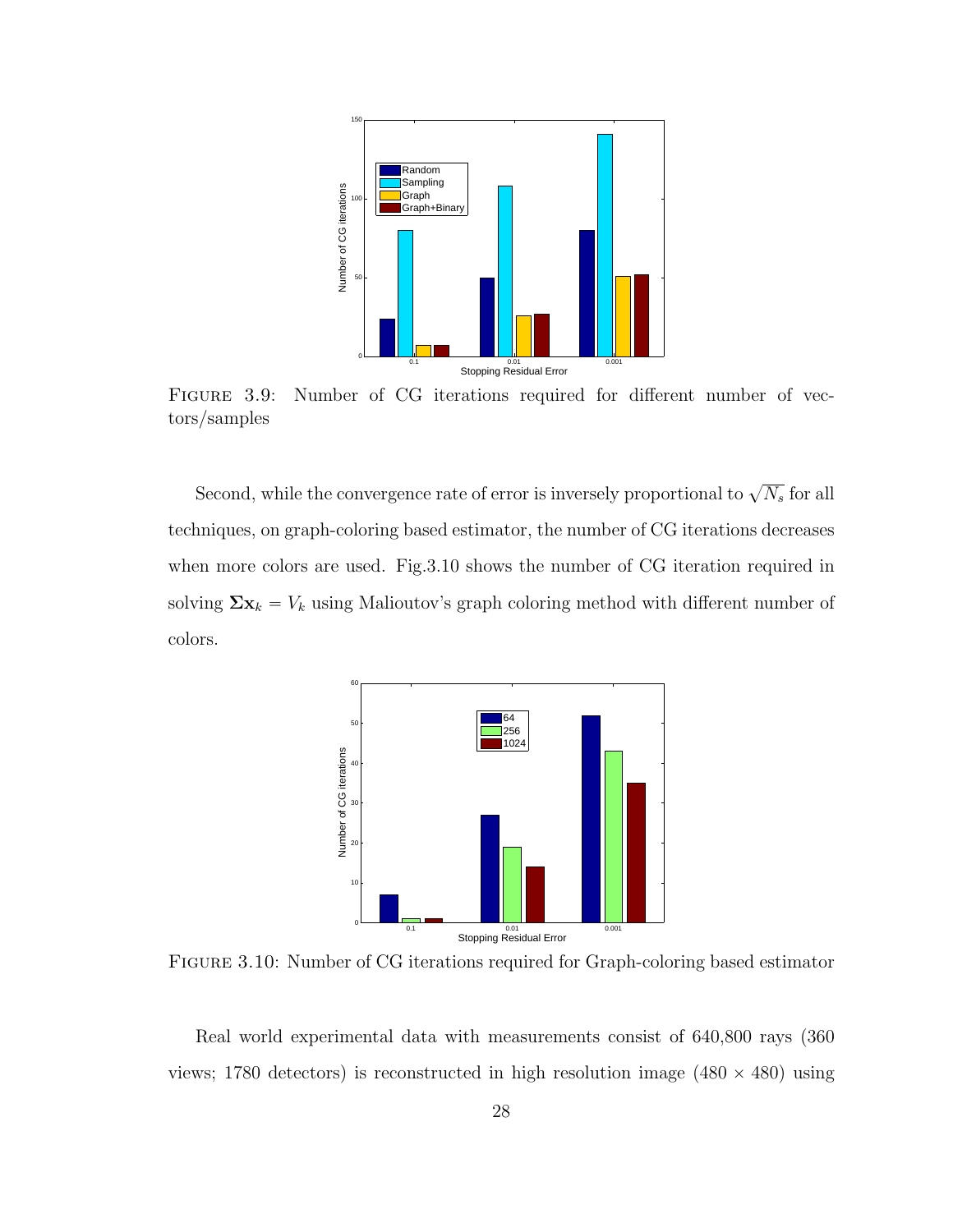using Malioutov's Graph coloring estimator. Diagonal elements  $\left[{\bf D}\Sigma^{({\bf t})}{\bf D}^\top\right]$ ‰  $_{ii}$  may be estimated using Malioutov's Graph coloring estimator

$$
diag(\mathbf{D}\mathbf{\Sigma}^{(\mathbf{t})}\mathbf{D}^{\top}) \approx \sum_{k=1}^{N_s} \mathbf{V_k} \odot \mathbf{Dx_k}
$$
 (3.1)

where  $\mathbf{x_k}$  is the solution to

$$
\mathbf{MP}^{\mathbf{t}}\mathbf{x}_{\mathbf{k}} = \mathbf{MD}^{\top}\mathbf{V}_{\mathbf{k}}\tag{3.2}
$$

where **M** is the Jacobi preconditioner.  $N_s = 64$  colors were used to estimate the variance, and total 50 iterations were performed to get the final reconstruction.



(a) FBP reconstruction



<span id="page-37-0"></span>Figure 3.11: Synthetic data reconstruction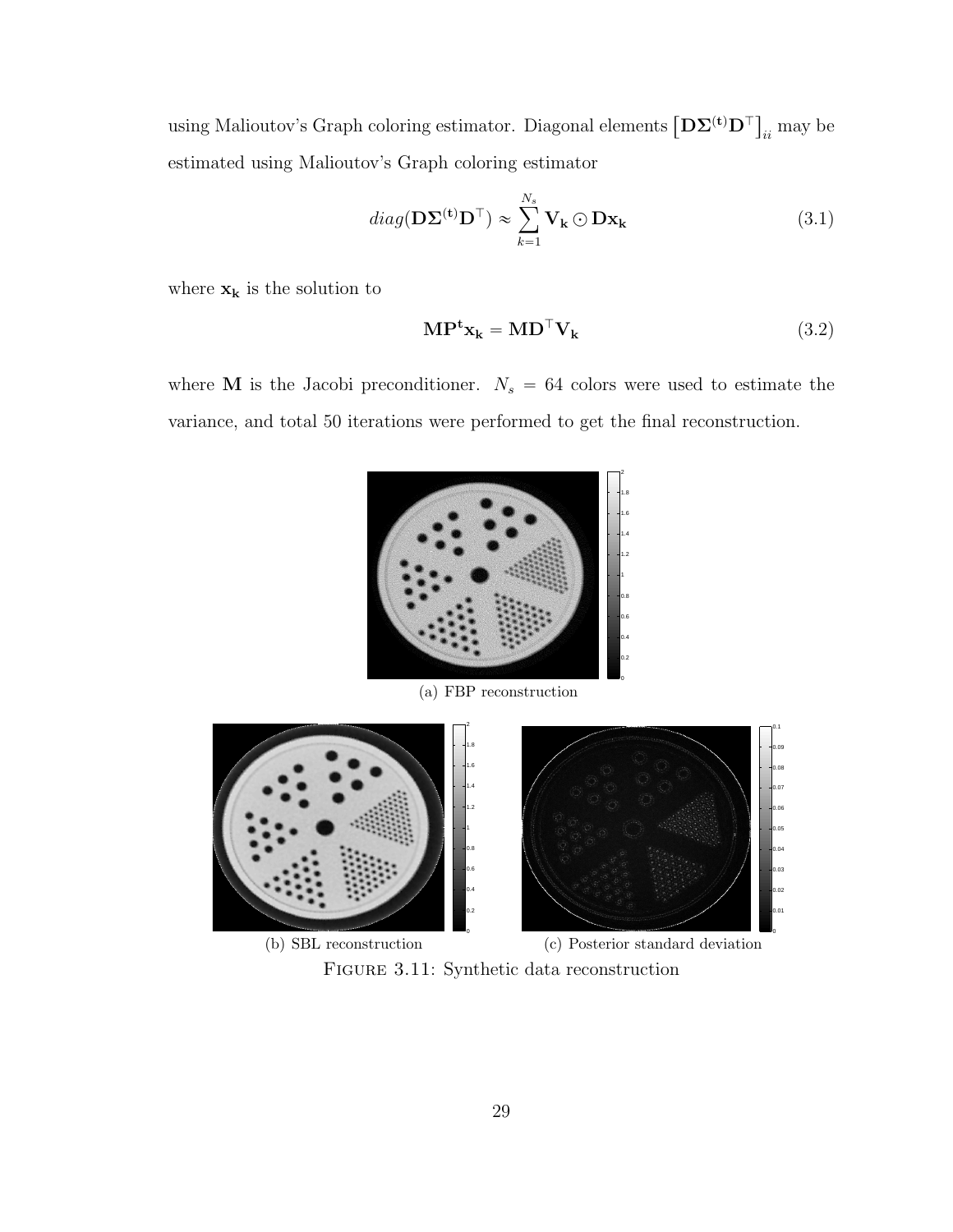#### <span id="page-38-0"></span>3.5 Adaptive Sensing

To test the effectiveness of adaptive sensing using information gain( $IG$ ), two setups for adaptive sensing was tested on CPU with direct matrix inversion.



<span id="page-38-1"></span>On both setup, system is initialized with uniformly distributed sparse measurements (20 of 360 views). Once the IG for each candidates of selections are computed source location with highest IG is chosen and appended to the model. In setup 2. rays within each view is split into three partitions of rays. Then, similar to adaptive view selection, one can choose which partition to append to the model next. In addition to adaptive selection, sequential model update using randomly selected measurements (views/partitions) are performed. For view selection scheme, 20 new selections are made and for partition selection, 60 partitions are chosen.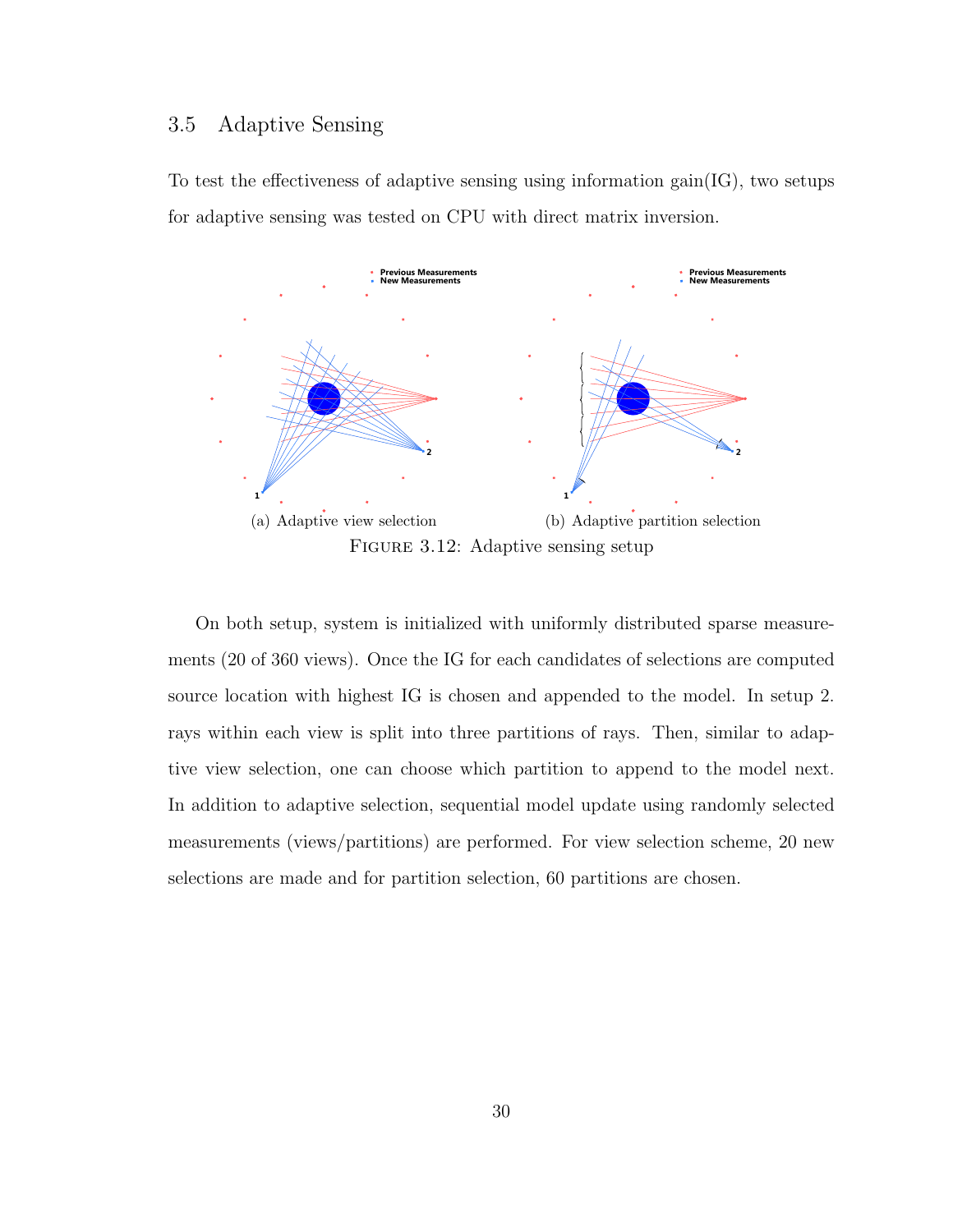

<span id="page-39-0"></span>FIGURE 3.13: Performance of each adaptive sampling scheme

Fig[.3.13](#page-39-0) shows clearly the advantages of using adaptive selection over random selections or uniform subsampling. Finally information gain estimation using sampling method as proposed by Papandreou [\[27\]](#page-44-2) is tested on GPU. The main difficulty in computing information gain arises in computing  $\log |\Phi^{-1}| = \log$  $\rm \left|B^{-1}_{new}+H_{new}\Sigma_{old}H_{new}^{\top}\right.$ ˇ ˇ

$$
\log |\mathbf{\Phi}| \simeq \log |\mathbf{P}| - 2 \log N_s - 2 \log \sum_{i}^{N_s} \exp \left( \frac{1}{2} \tilde{s}_i^{\top} (\mathbf{\Phi} - \mathbf{P}) \tilde{s}_i \right) \tag{3.3}
$$

In order to estimate  $\log |\Phi^{-1}|$  efficiently and accurately, it is crucial find **P** that approximates  $\Phi$  reasonably well. For our system, two candidates of  $P$  are examined: (1) if the first first term in  $\Phi^{-1}$  is the dominant term  $\Phi^{-1}$  is diagonally dominant,  $P = B$ ; (2) otherwise, we can use our diagonal estimator to estimate the Jacobi preconditioner  $diag(\mathbf{B}_{\text{new}}^{-1} + \mathbf{H}_{\text{new}} \Sigma_{old} \mathbf{H}_{\text{new}}^{\top})$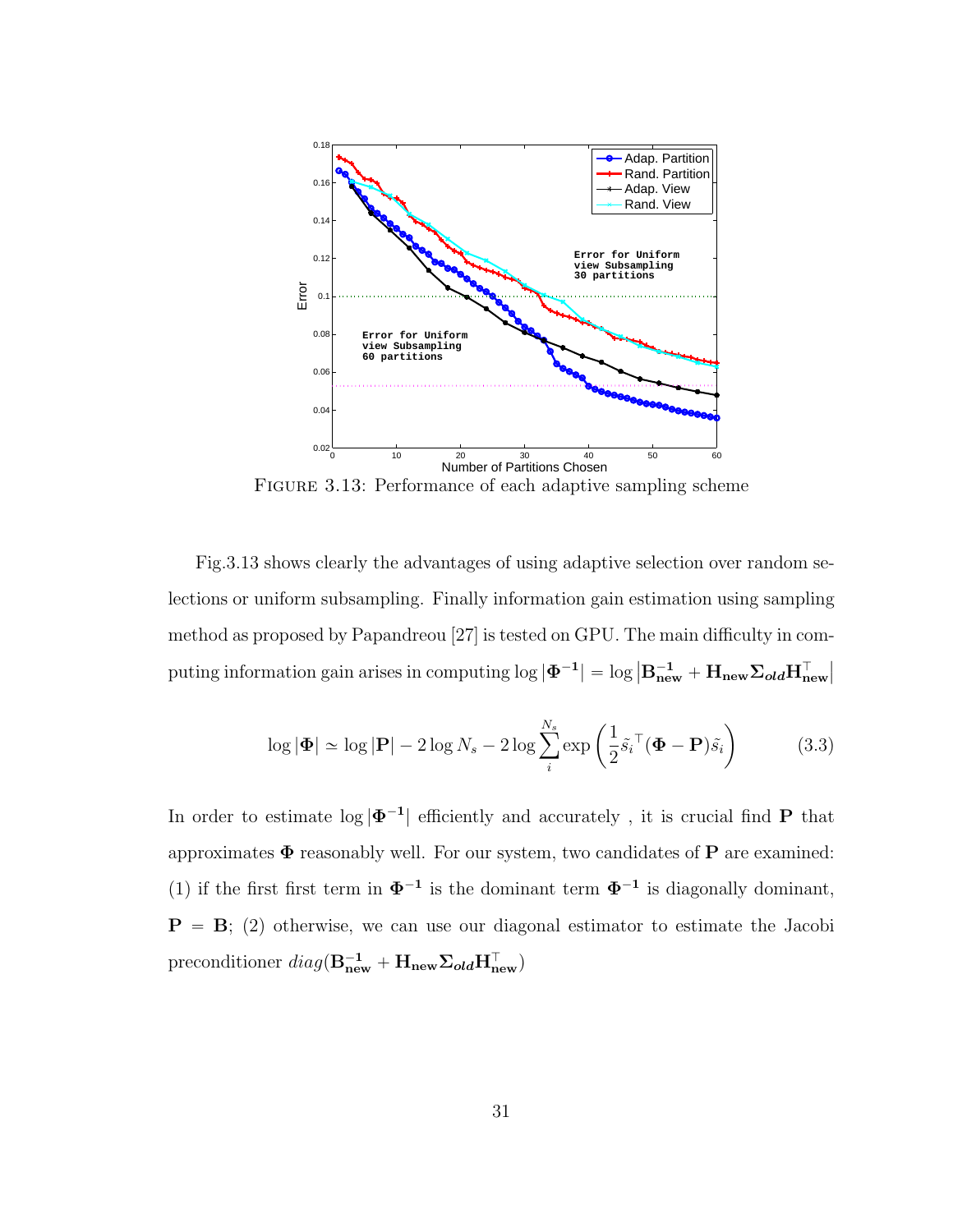

<span id="page-40-0"></span>Fig[.3.14](#page-40-0) shows estimated  $\log |\Phi^{-1}|$  using two initial guesses. While using **B** as an initial guess is much easier as it is a diagonal matrix, the convergence rate is much slower and often suffer from numerical instability.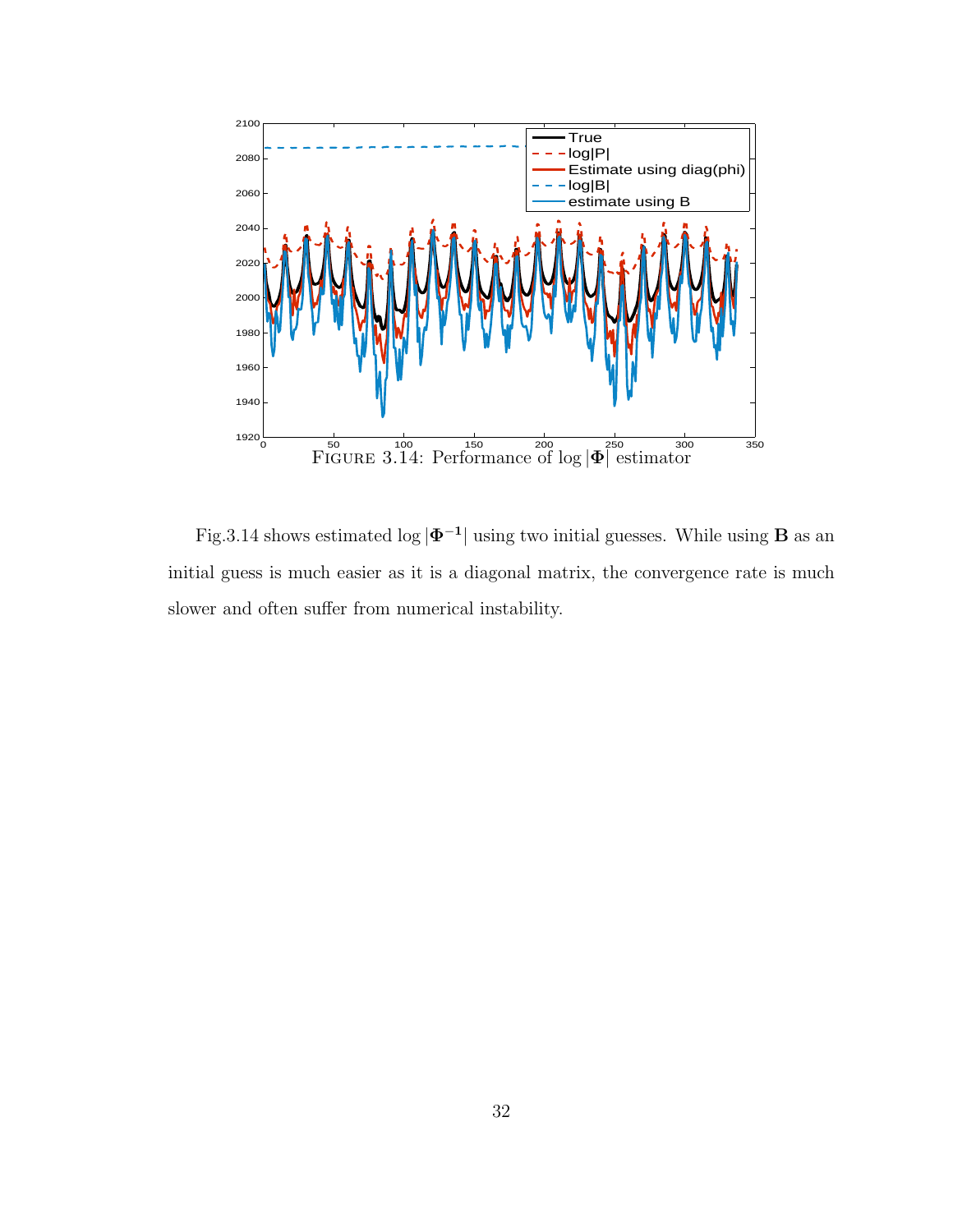#### <span id="page-41-0"></span>3.6 Conclusion and future works

Efficient CT image reconstruction algorithm based on popular sparse Bayesian learning model has been developed and test. Proposed algorithm use smooth penalties that promotes smooth image domain while preserving edge details and is applicable to many other image reconstruction or denoising problem.

Two scalable techniques for efficient variances estimation were studied. While the diagonal estimator using graph-coloring algorithm showed promising result in terms of both accuracy and speed, it is very problem specific and it still remains in question whether it can be applied to other imaging models. Sampling based estimator, on the other hand, suffered from slow convergence rate and low accuracy. However, it plays a critical role in an adaptive sensing CT system where the measurements are chosen sequentially based on the mutual information measure. Although the GPU based scalable experimental CT system has not been fully implemented and studied in this thesis, the results presented here clearly suggest the advantages of adaptive sensing in reducing the radiation dosage, and its viability.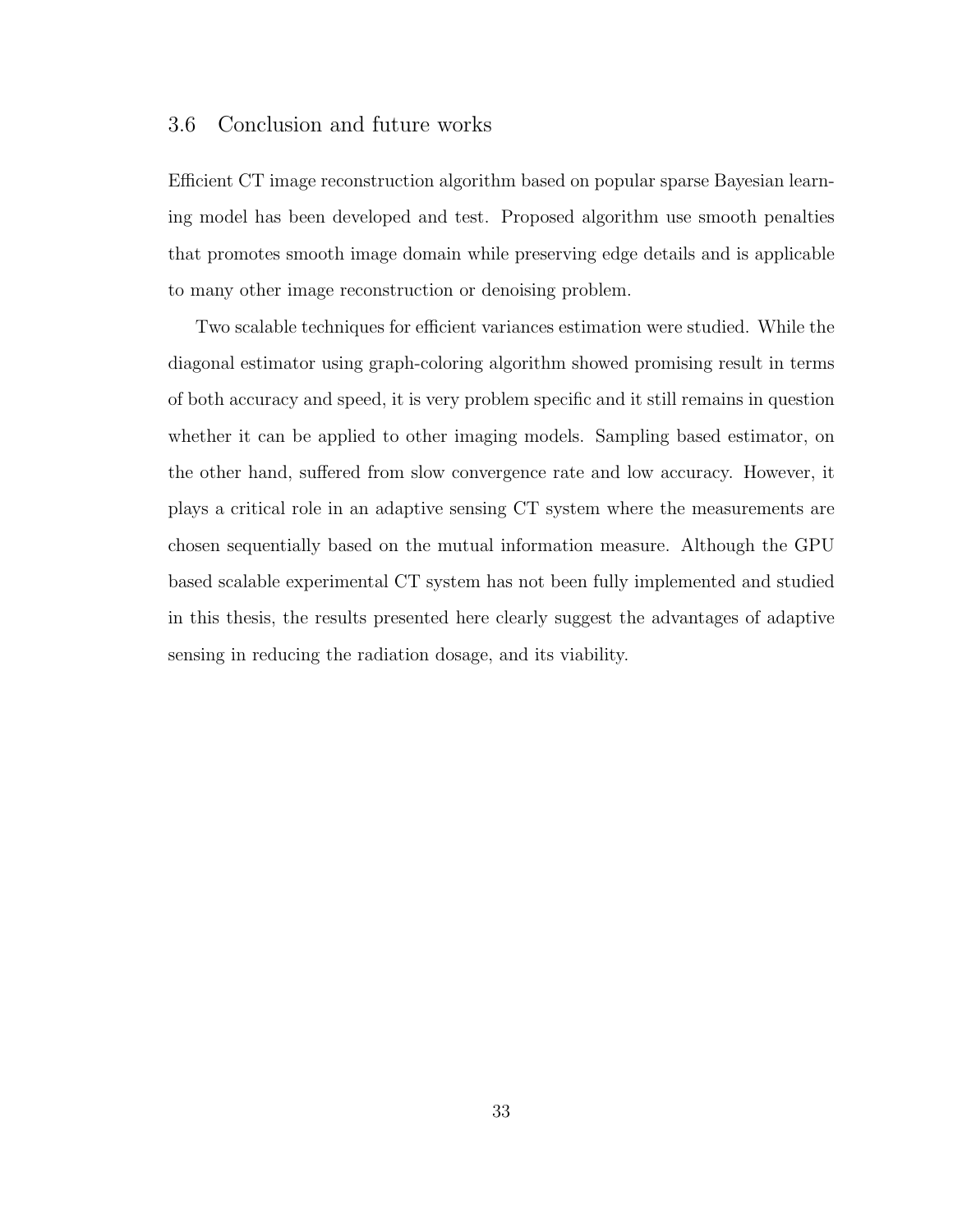## <span id="page-42-0"></span>Bibliography

- <span id="page-42-1"></span>[1] A. C. Kak and M. Slaney, Principles of computerized tomographic imaging. 2001.
- <span id="page-42-2"></span>[2] W. Kalender, "X-ray computed tomography," Phys. Med. Biol., 2006.
- <span id="page-42-3"></span>[3] F. Natterer, The mathematics of computerized tomography. 1986.
- <span id="page-42-4"></span>[4] M. Li, H. Yang, and H. Kudo, "An accurate iterative reconstruction algorithm for sparse objects: application to 3D blood vessel reconstruction from a limited number of projections," *Phys. Med. Biol.*, 2002.
- <span id="page-42-5"></span>[5] M. Sonka and J. Fitzpatrick, "Handbook of medical imaging(Volume 2, Medical image processing and analysis)," 2000.
- <span id="page-42-6"></span>[6] M. Tipping, "Sparse Bayesian Learning and the Relevance Vector Machine," J. Mach. Learn. Res., 2001.
- <span id="page-42-7"></span>[7] Y. Saad, Iterative methods for sparse linear systems. 2003.
- <span id="page-42-8"></span>[8] E. Simoncelli, "Modeling the joint statistics of images in the wavelet domain," in SPIE's Int. Symp. Opt. Sci. Eng. Instrum., 1999.
- <span id="page-42-9"></span>[9] M. Seeger, "Bayesian inference and optimal design for the sparse linear model," J. Mach. Learn. Res., 2008.
- <span id="page-42-10"></span>[10] R. Szeliski, "Bayesian modeling of uncertainty in low-level vision," Int. J. Comput. Vis., 1990.
- <span id="page-42-11"></span>[11] S. J. Lee, I. T. Hsiao, G. R. Gindi, and T. Hsiao, "Quantitative effects of using thin-plate priors in Bayesian SPECT reconstruction," in  $Opt.$  Sci. Eng. Instrumentation'97, 1997.
- <span id="page-42-12"></span>[12] S. Lee, A. Rangarajan, and G. Gindi, "Bayesian image reconstruction in SPECT using higher order mechanical models as priors," Med. Imaging, IEEE Trans., 1995.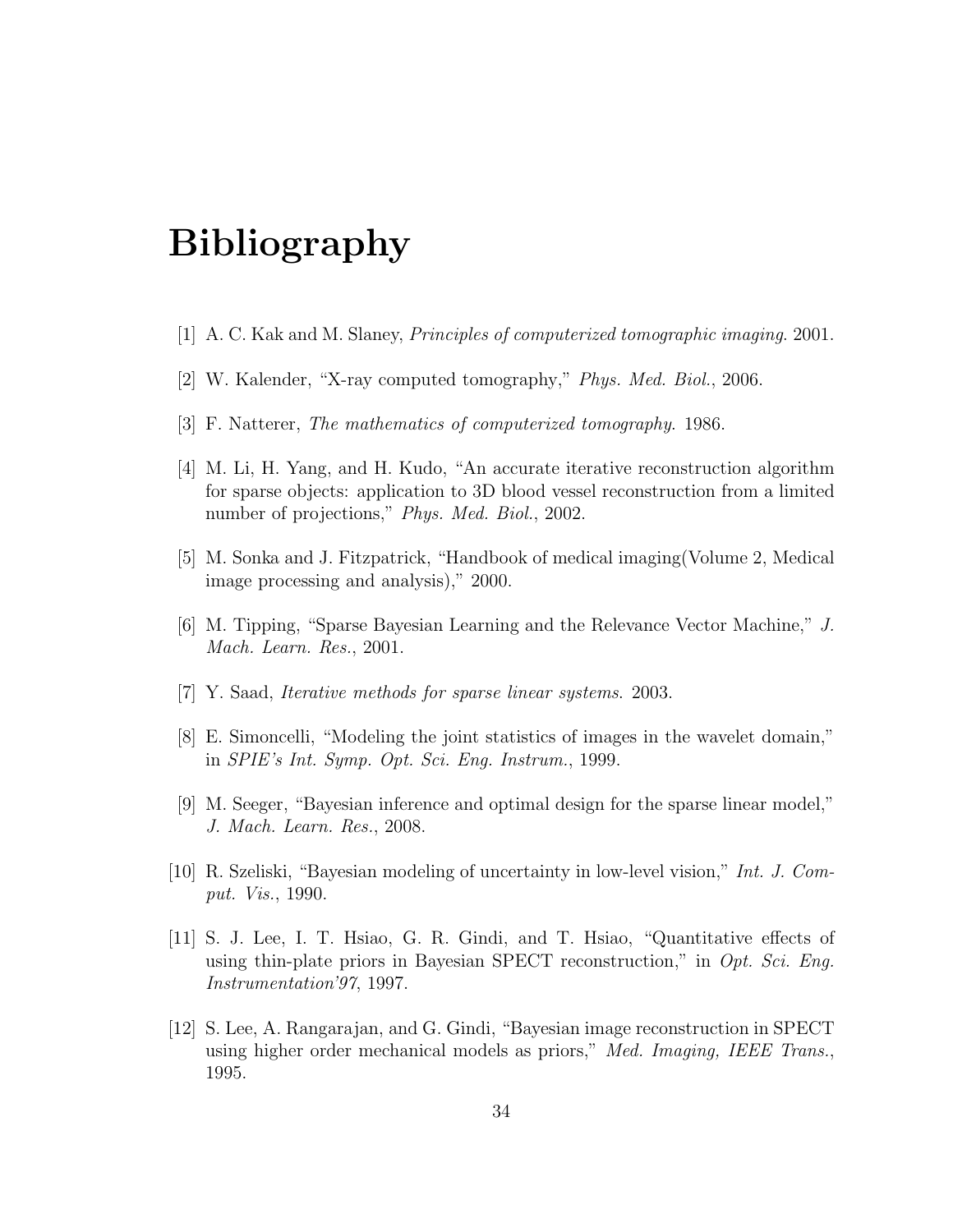- <span id="page-43-0"></span>[13] R. Siddon, "Fast calculation of the exact radiological path for a threedimensional CT array," Med. Phys., 1985.
- <span id="page-43-1"></span>[14] G. Han, Z. Liang, and J. You, "A fast ray-tracing technique for TCT and ECT studies," in Nucl. Sci. Symp. 1999. Conf. Rec. 1999 IEEE, 1999.
- <span id="page-43-2"></span>[15] H. Nickisch and R. Pohmann, "Bayesian experimental design of magnetic resonance imaging sequences," in Adv. Neural Inf. Process. Syst., pp. 1441–1448, 2009.
- <span id="page-43-3"></span>[16] D. Malioutov, J. Johnson, and A. Willsky, "Walk-sums and belief propagation in Gaussian graphical models," J. Mach. Learn. Res., vol. 7, no. 2031-2064, 2006.
- <span id="page-43-4"></span>[17] Y. Weiss and W. Freeman, "Correctness of belief propagation in Gaussian graphical models of arbitrary topology," Neural Comput., 2001.
- <span id="page-43-5"></span>[18] C. Paige and M. Saunders, "LSQR: An algorithm for sparse linear equations and sparse least squares,"  $ACM$  Trans. Math. Softw., vol. 8, no. 1, pp. 43–71, 1982.
- <span id="page-43-6"></span>[19] M. W. M. Seeger and H. Nickisch, "Large scale Bayesian inference and experimental design for sparse linear models," SIAM J. Imaging Sci., vol. 4, no. 1, pp. 166–199, 2011.
- <span id="page-43-7"></span>[20] M. Hutchinson, "A stochastic estimator of the trace of the influence matrix for Laplacian smoothing splines," *Commun. Stat. Comput.*, vol. 18, no. 3, 1989.
- [21] C. Bekas, E. Kokiopoulou, and Y. Saad, "An estimator for the diagonal of a matrix," Appl. Numer. Math., 2007.
- <span id="page-43-8"></span>[22] J. Tang and Y. Saad, "A probing method for computing the diagonal of a matrix inverse," Numer. Linear Algebr. with Appl., pp. 1–15, 2010.
- <span id="page-43-10"></span>[23] D. Malioutov and J. Johnson, "Low-Rank Variance Approximation in GMRF Models : Single and Multiscale Approaches," Signal Process. IEEE Trans., vol. 56, no. 10, pp. 4621–4634, 2008.
- <span id="page-43-9"></span>[24] D. Malioutov, "Low-rank variance estimation in large-scale GMRF models," in Acoust. Speech Signal Process. 2006. ICASSP 2006 Proceedings. 2006 IEEE Int. Conf., vol. 2, 2006.